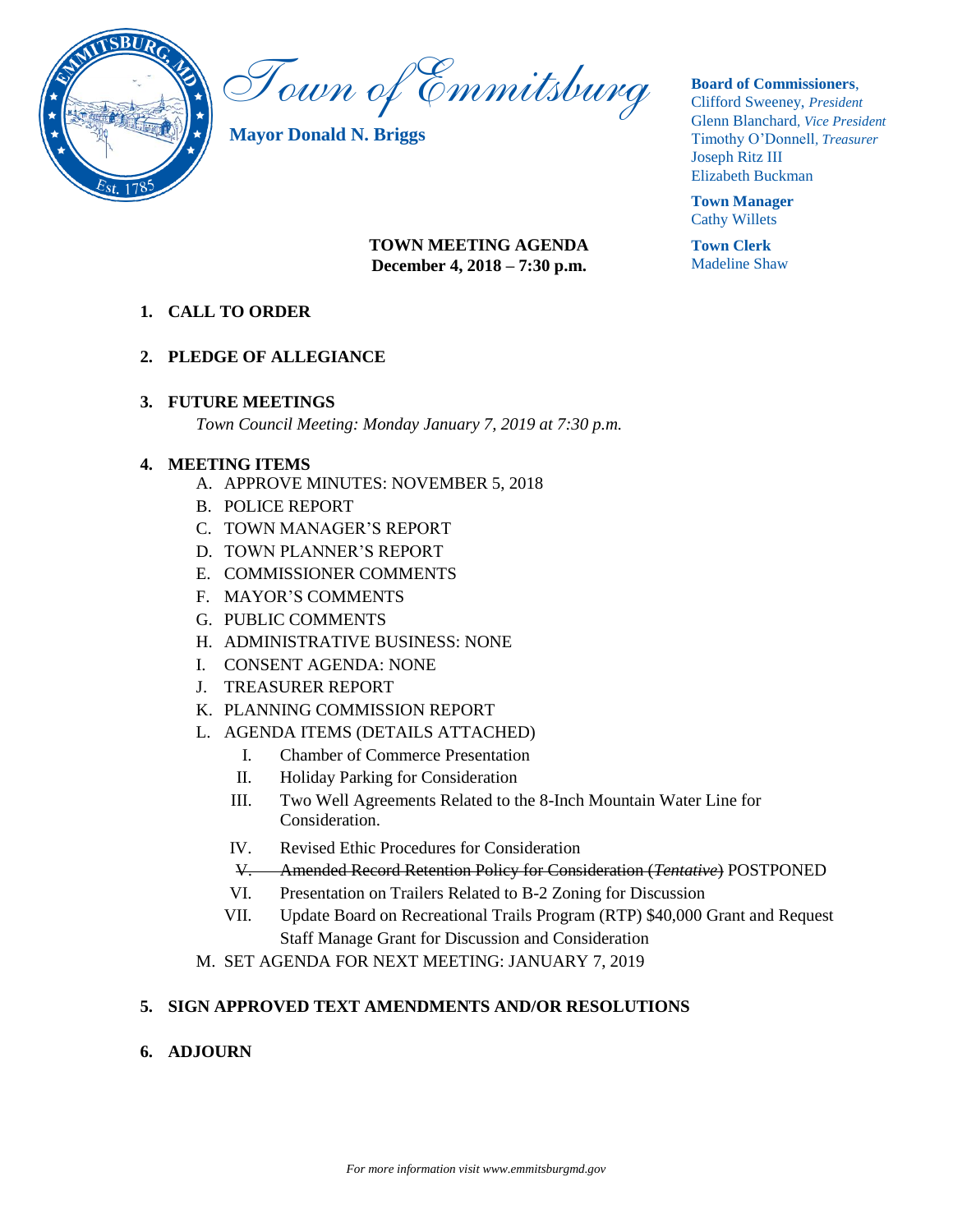## **A. APPROVE MINUTES: NOVEMBER 5, 2018**

#### **MINUTES TOWN MEETING November 5, 2018 Emmitsburg Town Office**

**Present:** *Elected Officials* - Mayor Donald Briggs; Commissioners: Elizabeth Buckman, Joseph Ritz III, Timothy O'Donnell, Glenn Blanchard and Clifford Sweeney, President. *Staff Present* - Cathy Willets, Town Manager; Madeline Shaw, Town Clerk; Amy Naill, Code Enforcement Officer; and Zachary Gulden, Town Planner. *Others Present* – Deputy Ted Mostoller.

#### **I. Call to Order**

Commissioner Clifford Sweeney, President of the Board of Commissioners, called the November 5, 2018 town meeting to order at 7:30 p.m. EST. Pledge of Allegiance was recited. Upcoming meetings were announced.

#### **Approval of Minutes**

Commissioner Ritz requested the word "therefore" get removed from the fourth motion during the public hearing. Ms. Willets explained motions are recorded exactly as said. A spelling correction was requested. "Lot 2" was changed to "Lot 12" in two motions. *Motion:* To accept the October 1, 2018 town meeting minutes as amended. Motion by Commissioner Ritz III, second by Commissioner Buckman. Vote: Motion carries 5 - 0 in favor. *Motion:* To accept the October 15, 2018 town meeting minutes as presented. Motion by Commissioner O'Donnell, second by Commissioner Ritz III. Vote: Motion carries 5 - 0 in favor.

#### **Police Report:**

Deputy Mostoller is late with prior notice. The report will be made later once the deputy arrives.

#### **Town Managers Report:**

Cathy Willets, Town Manager, presented the Town Manager's Report from September 2018 (exhibit in agenda). Ms. Willets mentioned staff prepared for Fallen Fire Fighters weekend by street sweeping and putting up banners. An expansion tank was added to the Community Park restrooms to increase water pressure. New toilets and fixtures will be installed during spring 2019. Regarding water, Rainbow Lake is at the spillway level of 16.6 feet. The average precipitation for the period from April 1 through September 30 is 25.15 inches, with a total of 53.85 inches of precipitation being received. 80.6% of wastewater treated was wild water. There was one sanitary sewer overflow due to the heavy rainfall on September 9 and 10 that was reported to MDE and Frederick County. The wastewater treatment plant's (WWTP) design capacity was exceeded twelve times. Regarding noteworthy items, pre-bid meetings for the pumping station were held November 3 and 4. The bids are due November 16. The forestry plan walkthrough will be held November 17 and the MML holiday dinner will be held December 5, 2018. The power surges at the WWTP are so quick and short there is not enough time for the generator to kick on. There are surge protectors. The Town is scheduled to have the sewer relining in January 2019. Commissioner O'Donnell requested town staff drive around Town and straighten crooked signs and have the traffic islands cleaned of weeds, debris and gravel in Silo Hill as you exit Jubilee and the south side of the bridge over Route-15.

#### **Town Planners Report:**

Zachary Gulden, Town Planner, presented the Town Planner's Report from September 2018 (exhibit in agenda). Mr. Gulden attended the Board of Appeals meeting on September 17 for a variance request for a car port, which was denied. He also attended the town meeting on September 4. He prepared a memo for the public hearing regarding the zoning map amendment request for Lots 10, 11, 15, and the western half of 12 in Emmit Gardens (600/602 East Main Street). He met with the Sustainable Communities Board on September 10 and 21 to review the Community Legacy Grant applications for 30 West Main Street and 224 East Main Street. He hosted a stormwater training event for town staff on September 11 and assisted Advanced Land & Water as they mapped the existing Town stormwater pipes, outfalls, inlets, stormwater BMPs, and illicit discharge screening locations.

#### **Commissioner Comments:**

 Commissioner O'Donnell: He congratulated the Catoctin High School Varsity Field Hockey team on their season. He attended a two day NICA race event. He thanked town staff and the Mayor for their work on the Timbermill Run sidewalk extension. A resident requested trees get planted along Brookfield Road.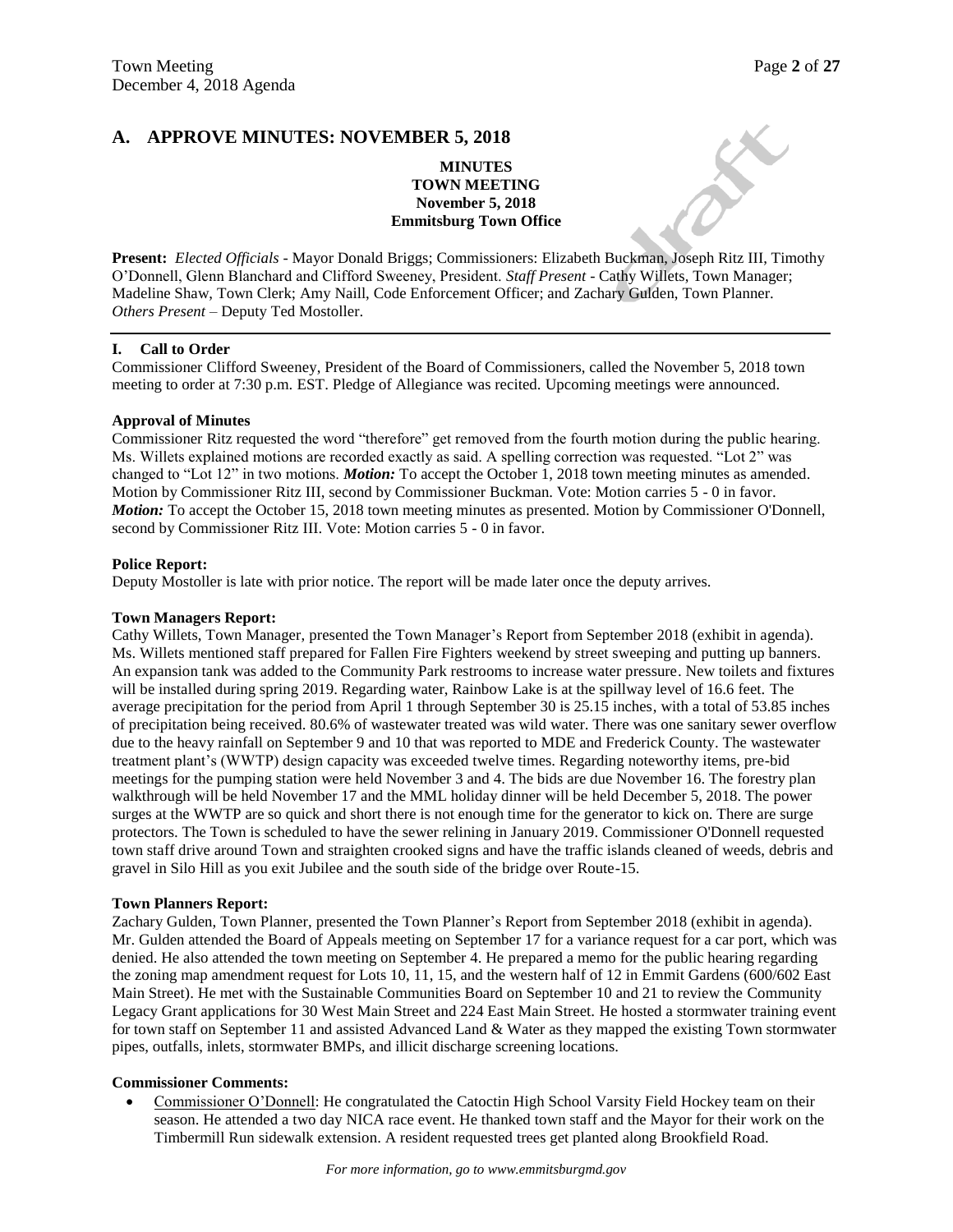- Commissioner Ritz III: He congratulated the Catoctin Football team on their season. He was able to meet with Wayne Green, Main Saint Mary's Chief of Staff, regarding noisy students near his home. The problem has been resolved and the meeting went well. He encouraged anyone with problems to contact Mr. Green.
- Commissioner Buckman: She requested more shade trees at the dog park. The annual Turkey Trot is on Thanksgiving morning. Proceeds go to the Seton Center. She encouraged the public to participate in the run/walk or to volunteer.
- Commissioner Blanchard: He encouraged residents to attend the Veteran's Day celebration on November 11. The Honor Guard will not be firing blanks during the church services in Town. Town staff will post notices regarding the firing of the blanks online and on several buildings in Town.
- Commissioner Sweeney: He thanked everyone for their help with the Halloween parade. The Lions Club will be hosting a free Christmas party on December 8th, 10:00 a.m. to 1:00 p.m. at the Emmitsburg Senior Center. The event will feature crafts, Santa, hot chocolate and hot dogs.

#### **Mayor's Comments:**

Mayor Briggs attended numerous meetings in October 2018 (meetings listed in agenda packet). He attended the Catoctin High School homecoming parade, McDonalds grand opening, National Fallen Fire Fighters Memorial weekend service and Maryland Municipal League fall conference. He accepted the Town's first international award from the International Society of Arboriculture for the Town's tree planting efforts in April 2018. The Town also received a 2018 Frederick County Municipalities Impact Award for Infrastructure and Large Projects regarding the Main Street improvements and a plaque for the 2018 Sustainable Maryland Recertification. Mayor Briggs showed all the awards. The Town also received grant funds from Program Open Space and Community Legacy for the building of an American with Disabilities Act (ADA) compliant playground, which the Town has almost raised all the money for. In addition, another \$50,000 was received for the Façade Restoration Program.

Commissioner Sweeney requested consent from the Board to move the wayside exhibits to agenda item one and the trailers ordinance to agenda item number two. Commissioner O'Donnell requested the trailer ordinance get moved to agenda number one and the wayside exhibit as number two instead; the Board gave consent.

**Public Comments:** None.

#### **Administrative Business:**

**I. Proposed Trail Volunteer Days:** Commissioner O'Donnell would like consent from the Board to make November 18, 2018 and December 1, 2018 trail workdays for the multi-user trails in the Emmitsburg Watershed. The Board gave consent. Ms. Willets requested Commissioner O'Donnell send the dates to town staff for posting online. The Town also received a \$40,000 grant for the trails, which Commissioner O'Donnell would like to have as an agenda item at the next town meeting.

**Consent Agenda:** None.

#### **Treasurer's Report:**

Commissioner O'Donnell presented the Treasurer's Report for October 2018 (exhibit in agenda packet). The operating balance forward is \$5,407,081. There were no questions from the Board.

#### **Planning Commission Report:**

Commissioner Blanchard presented the Planning Commission Report from October 29, 2018. At the meeting John Howard's resignation was accepted, Mark Long was elected sectary, Frank Davis was elected vice-chair, Joyce Rosensteel resigned as secretary. There was a discussion over the preliminary subdivision plat of Section 3, Lots 3 and 4 and the remainder of Silo Hill that was conditionally approved. The area in question is the area behind the Silo Hill carwash, which is in the preliminary discussion phases for the area possibly becoming a small strip mall.

## **II. Agenda Items**

Agenda #4 - Update Ordinance Related to Trailers 15.24 for Discussion and Consideration: Mr. Gulden read the memo on ordinance 18-17 and explained C-containers (shipping storage structures) are not allowed as a storage shed in any zoning district per Title 15 of the Town Code. Ms. Willets read an email from John Picco, Frederick County Department of Permits and Inspections, stating the County's decision to now allow C-containers as an accessory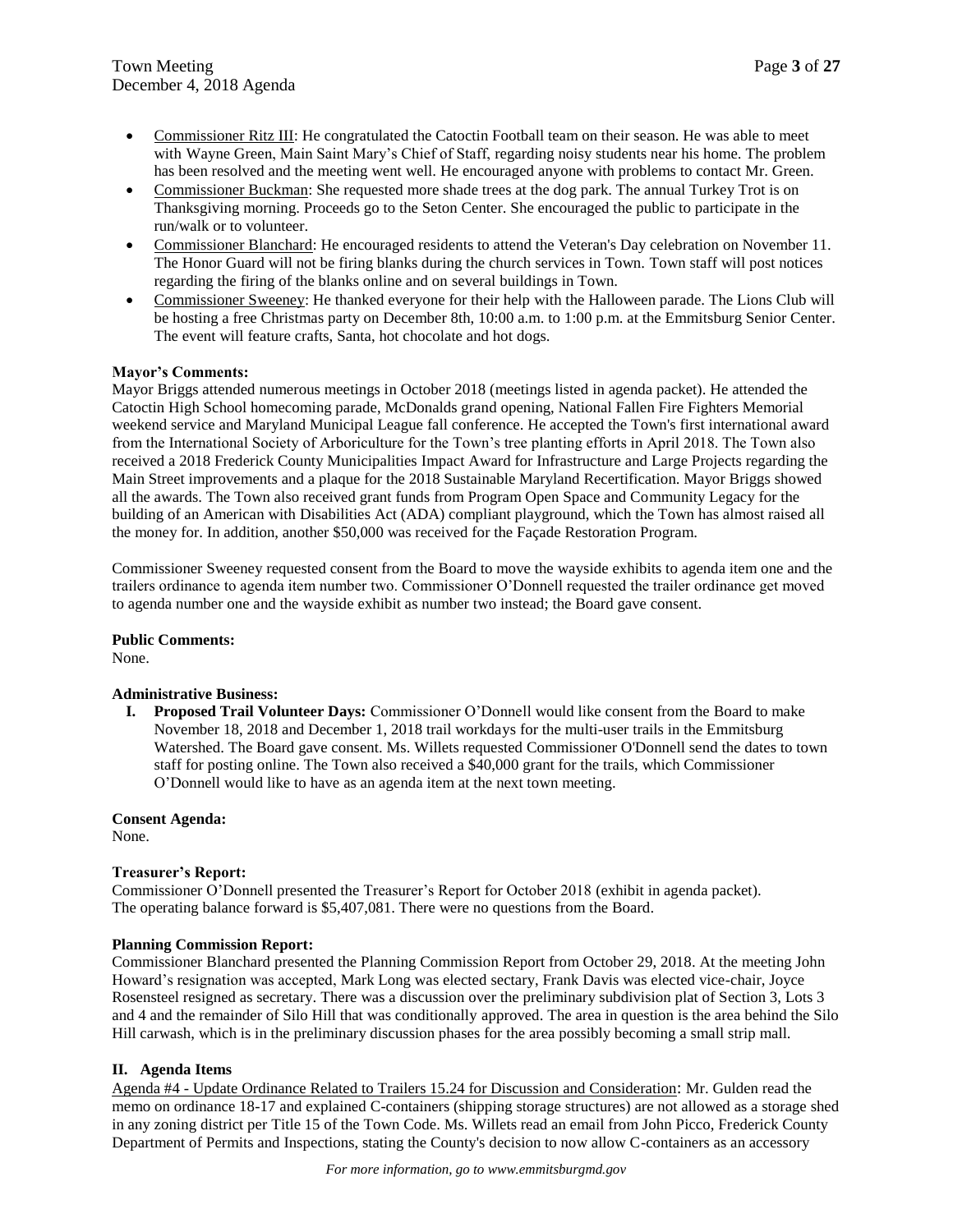storage structure or as a load bearing building component of a structure. Mr. Gulden explained even if the proposed ordinance was adopted before the Board, there would still be one property violating the Town Code, Quality Tire, because it is located within the B-2 commercial zone, which does not allow trailers. Ms. Willet stated the Town cannot spot zone by choosing to allow Quality Tire to have trailers, but not allowing other B-2 properties. Gary Hessong, Frederick County Planning, has stated they would possibly consider allowing C-containers on a case-bycase basis. If the ordinance is approved, a building permit would still be needed from the County, which may or may not be approved. A screen, vegetation or fence, would be needed in the B-2 zone. Town staff will check with the town attorney to see if attaching a vehicle to the trailer would be an allowable exception. The Board discussed possible screens for the C-containers, which town staff recommended the Board direct town staff to contact the town attorney regarding acceptable screens and enclosures. Per the Town Code, the max height of a fence is 6-feet. The proposed ordinance states "a trailer may be used as a storage shed in an industrial zone if it is not visible from any adjoining residential area." The word "adjoining" can be changed by the Board to another term if desired. *Barbara Entwistle, Attorney, 37 West Middle St Gettysburg PA* – She explained the location of Quality Tire is unclear and it could be located in the industrial zone. She stated Frederick County does not prohibit trailers so she would like the Board to pass the ordinance allowing storage containers in the industrial zone. *Jay Swope, 209 Sand Spring Lane Thurmont MD* - He owns two properties in the industrial park and explained the expense of putting a building up would be costly to his business. He is requesting the Board pass the ordinance. *Ron Walter, 7324D Kelly's Stone Road Thurmont MD - He explained the State requires his company recycle all used* 

tires. He needs to place them in an enclosed container for transportation. The Board stated support of the ordinance. Mayor Briggs stated support too.

#### *Motion*: To accept the ordinance as presented.

Motion by Commissioner O'Donnell, second by Commissioner Buckman. Vote: Motion carries 5 - 0 in favor. The Board would like additional information on allowing C-containers in the B-2 zone in the future. Commissioner Ritz III asked if the fees can be refunded to the businesses fined for the C-containers. Ms. Willets explained the Town only pursued fines against Bollinger Construction for the setbacks and for building a structure without a permit. Town staff did not enforce the fines for the C-containers because the item was coming before the Board. Town staff can contact the town attorney about possibly refunding any C-container fines that were paid (if any).

#### **Police Report:**

Deputy Ted Mostoller reviewed the police report for October 2018 (exhibit attached). Regarding the trucks speeding on West Main Street mentioned at the prior town meeting, the deputies have not clocked any trucks going over 30 MPH but will contact one of the main trucking companies that goes through Town regarding the concerns. There are new phone scams occurring; call the deputies if you experience one. He encouraged residents to have a plan for holiday package delivery to deter theft. Anyone with information on the South Seton Avenue bridge graffiti, the bridge near the post office, is asked to come forward.

#### **Agenda Items Continued:**

Agenda #1- Update on MHAA Wayside Exhibit Signs: Ruth Bielobocky, Ion Design Firm, and Scott Grove, Grove Public Relations LLC introduced themselves. They've been working together on similar projects for 20 years. Ms. Bielobocky explained the term "wayside exhibit" was created by the National Parks service to describe educational signs that tell the reader about an exhibit or artifact. The Town is working on three wayside exhibits that will be placed at the Town Square, Emmit House and Doughboy Statue. Many of the signs focus on the Civil War because grant funding was received from the Civil War Heritage Area. For the *America Goes to War* sign (Doughboy Statue sign) Commissioner Blanchard stated Francis Elder was temporarily buried in the Cousevoye Woods before being moved to Saint Joseph's Cemetery in Emmitsburg. For the *Town Square* sign, Commissioner O'Donnell requested "Jeb Stuart" be changed to "J.E.B.," "Calvary" be changed to "Cavalry" and "the reenactment of the Civil War battle, Pickett's Charge" get changed to "Battle of Gettysburg." He also requested shorter sentences with less runs and a review of the signs punctuation. Regarding the *America Goes to War* sign, Commissioner Ritz III stated "Lewis H. Stoner" should be "Louis H. Stoner." The Board requested the removal of "…the segregation laws and prevailing..." Also, language explaining where the term Doughboy came from, even though it's not fully known. The contractors have been working closely with Michael Hillman, local historian, who has reviewed all the signs prior to the town meeting. There were no corrections regarding the *Emmit House* sign. The Mayor explained the three (3) signs are the beginning of a historic walking tour the Town hopes to develop in the future, which will incorporate more sites. For the *Town Square* sign, the Board discussed using the term "skirmish" instead of "encounter," which the contractors stated international visitors might not understand. The Board discussed having a QR code scanner that would link the signs to an online website via a sticker on each exhibit. Ms. Bielobocky will get an estimate for the QR sticker, but town staff would need to set-up and maintain the linked website. Corrections will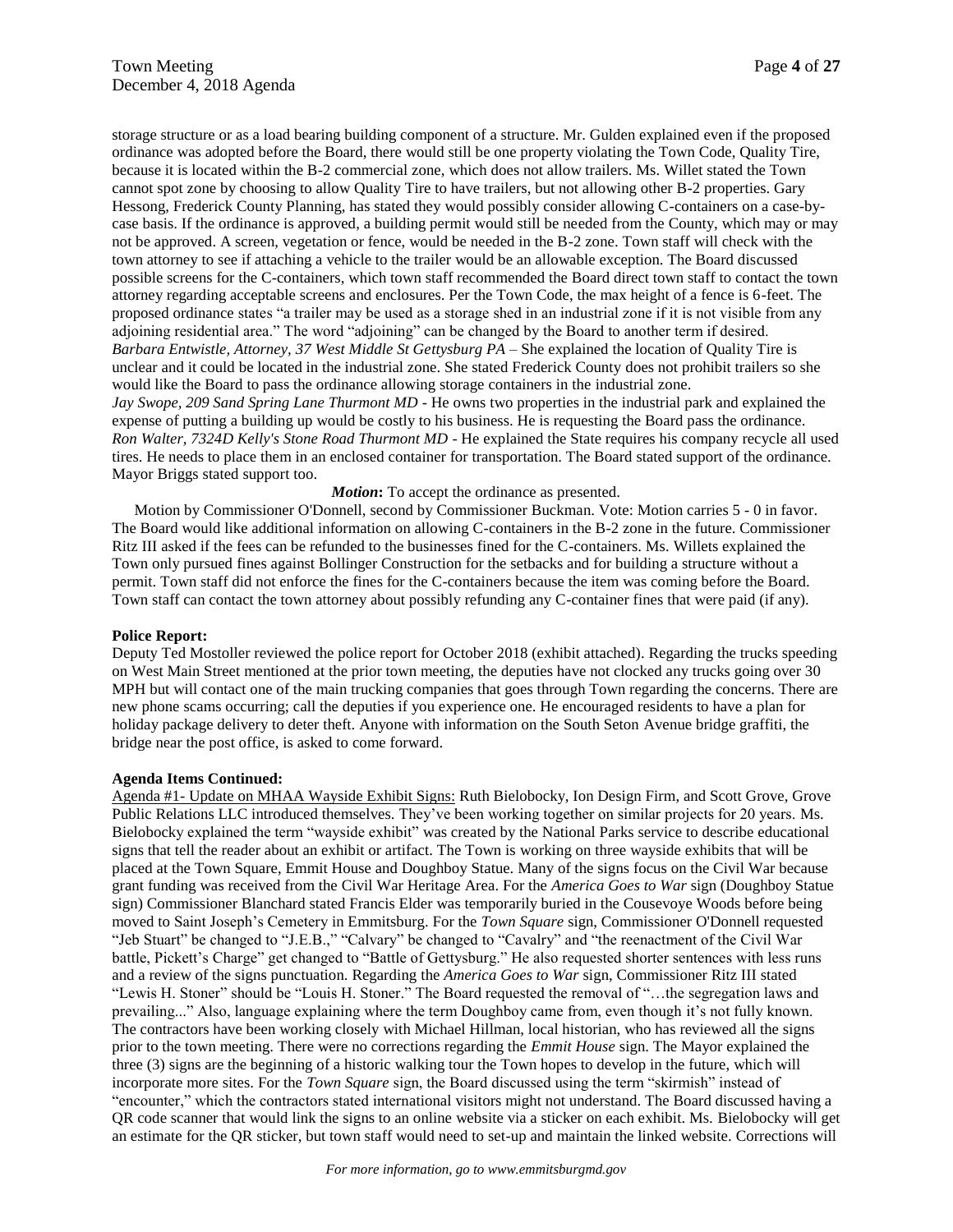come back to the Board at a future meeting. Sign fabrication will occur after the Board gives final approval. Signs must be installed and the final report submitted by July 31, 2019.

Agenda #2- Tree Care Ordinance for Consideration: Ms. Willets explained the draft tree care ordinance is required to become Tree City USA certified. The ordinance can have additional care requirements added at a future date, which would make the town eligible for a growth award. Ms. Shaw explained getting certified will get the Town 15 points toward Sustainable Maryland recertification in the future. The Town can apply for Tree City USA certification after it completes four items: [1] pass an Arbor Day proclamation (completed April 2018), [2] create a Tree Board (the Emmitsburg Green Team will suffice per DNR, does not need to be formalized), [3] pass a tree care ordinance, and [4] have a \$2 per capita budget spent on public tree care. Ms. Willets explained John Clapp, Town Attorney, reviewed and wrote the ordinance and recommended it be placed under Health and Safety, Title 8. Ms. Willets read the ordinance aloud, which is in compliance with the State tree care laws. The ordinance is not intended to restrict property rights, but eliminate trees and branches that can be a public hazard. The recommended tree species were given to staff from DNR. Town staff explained residents are encouraged to reach out to the community for help if they feel they need assistance in fixing a code violation, but the resident needs to initiate the help. *Motion*: To approve the ordinance as presented.

Motion by Commissioner Buckman, second by Commissioner Blanchard. Vote: Motion carries 5 - 0 in favor.

Agenda #3- Municipal Separate Storm Sewer Systems (MS-4) Update by Staff: Mr. Gulden presented the MS-4 update. He explained excess stormwater can damage wildlife, lead to flooding and deposit chemicals and fertilizers into water sources. Per the State of Maryland, the Town is required to pursue control measures as part of the Chesapeake Bay Restoration Program. Action items completed include adding a stormwater management page to the town website, distributing educational literature (newsletters, brochures, flyers), hosting a tree planting event on Willow Rill, hosting a community clean-up day, initiating a cigarette litter prevention program and selling several compost bins. In addition, the Town has also completed an illicit discharge detection and elimination plan. Future action items are creating standard operating procedures, estimated to cost \$7,500, with an inspection checklist, procedures for identifying illegal dumping and screening 20% of the total outfalls per year (among other items). The Town anticipates the cost of screening 20% of outfalls up to 100 to be \$5,500 per year. The Town must also maintain a pre/post construction site stormwater runoff control, which Frederick County implements. Town staff must take an annual training on pollution prevention, which is anticipated to cost between \$500 and \$1,000. A Pollution Prevention Plan was written by Mr. Gulden and distributed to all employees. In 2019, the Town must develop a baseline impervious assessment, which is estimated to cost about \$19,000. The Town must treat 20% of impervious surfaces. Future projects should include stream restorations, stormwater basin retrofitting and rain gardens. Projects must be completed by 2023 or the Town faces penalties of up to \$10,000 per violation per day. Town staff recommends including expenses in the fiscal year 2020 budget. There are some grants available, which town staff has been researching and applying for.

#### **Set Agenda Items for December 4, 2018 Town Meeting**

- 1. Chamber of Commerce Presentation.
- 2. Holiday Parking for Consideration.
- 3. Revised Ethic Procedures for Consideration.
- 4. Amended Record Retention Policy for Consideration (Tentative).
- 5. Presentation on the Trailers Related to B-2 Zoning for Discussion.
- 6. Update Board on Recreational Trails Program (RTP) \$40,000 Grant and Request Staff Manage Grant for Discussion and Consideration.

The Board members all gave consent for the December 4, 2018 town meeting agenda.

*Motion:* To adjourn the town meeting.

Motion by Commissioner Ritz III, second by Commissioner Buckman. Vote: Motion carries 5-0 in favor.

#### **III. Sign Approved Text Amendments and/or Resolutions**

#### **IV. Adjournment**

With no further business, the November 5, 2018 town meeting was adjourned at 10:45 p.m. EST.

Respectfully submitted, Madeline Shaw, Town Clerk Approved On: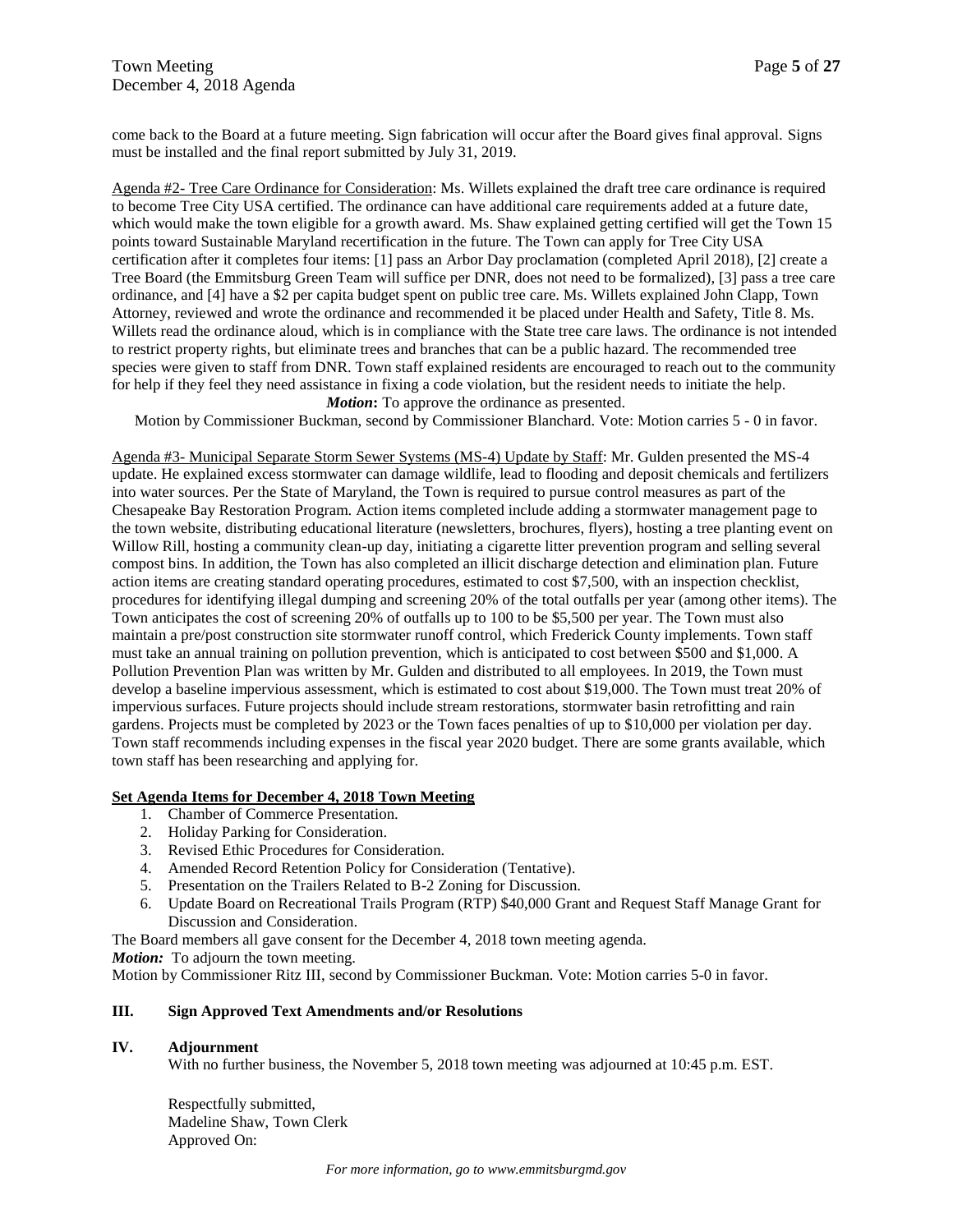**B. POLICE REPORT:** Presentation by deputies at the meeting.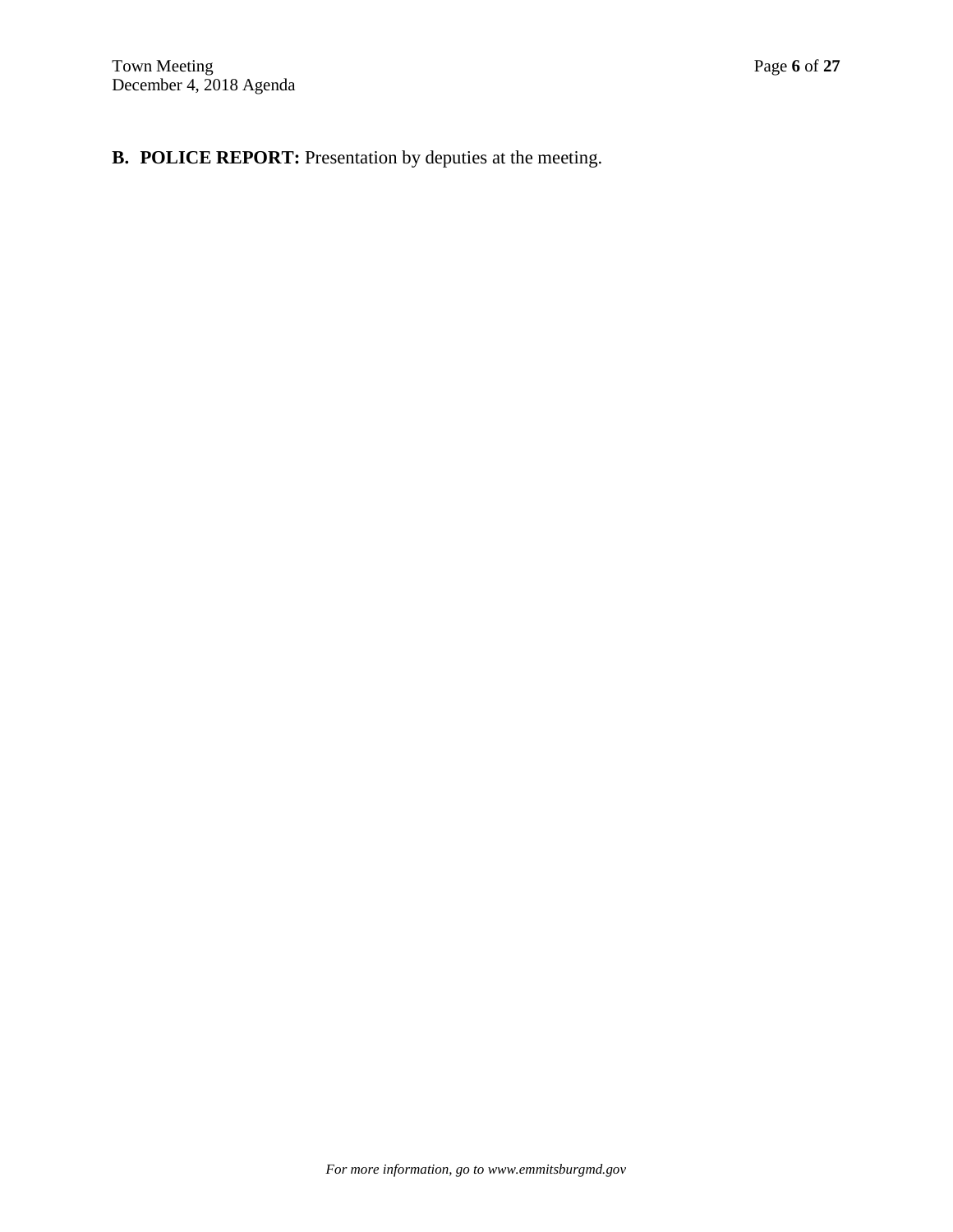# **C. TOWN MANAGER'S REPORT**

## **Town Manager's Report October 2018 Prepared by Cathy Willets**

#### Streets:

- Staff worked overnight assisting contractor with painting parking spaces and lines on East and West Main St.
- Staff conducted monthly street sweeping.
- Staff cleaned some streetlight globes on East and West Main St.
- Staff assisted contractor with GIS mapping of storm drains.
- Staff picked up and replaced broken streetlight on Brookfield Dr.
- Staff repaired several streetlights throughout Town.
- Staff painted a section of curb yellow near St. Joseph's church.

#### Parks:

- Staff put dirt down, seeded and mulched along walkway to Emmit Garden's Tot Lot.
- Staff cut down and removed trees at Silo Hill Park and put dirt down, seeded and mulched area.
- Staff mulched around playground equipment in the parks.
- Staff assisted contractor with winterizing the pool.
- Staff assisted contractor with repairs to the emergency warning siren in Silo Hill and Memorial Cemetery.
- Staff used tar pot to seal some cracks on the community park walking trail.

### Water:

- Rainbow Lake is at the spillway level of 16.6 feet.
- The roughing filters are being backwashed two times a day and the DE filters are being done two times per week.
- Well levels (optimum level was determined to be May 2011). Well #3 and #4 are online to mix with the raw water from the lake.

|         |             | May 2011     | October | Change |
|---------|-------------|--------------|---------|--------|
| $\circ$ | Well $#1$ : | 35'          | 27'     | $+8$   |
| ∩       | Well $#2$ : | 8'           | 8'      |        |
| $\circ$ | Well $#3:$  | $12^{\circ}$ | 18'     | -6     |
| $\circ$ | Well $#4$ : | 108'         | 115'    | $-7$   |
| $\circ$ | Well $#5:$  | $10^{\circ}$ | OFF     | n/a    |

- Water production and consumption. We produced an average of 280,878 GPD. We consumed an average of 244,145 GPD. The difference is "Backwash Water" ... (17.1%).
	- 37.43% of this water came from wells.
	- 4.98% of this water came from Mt. St. Mary's.
	- 57.59% of this water came from Rainbow Lake.

We purchased  $433,300$  gallons of water from MSM this month.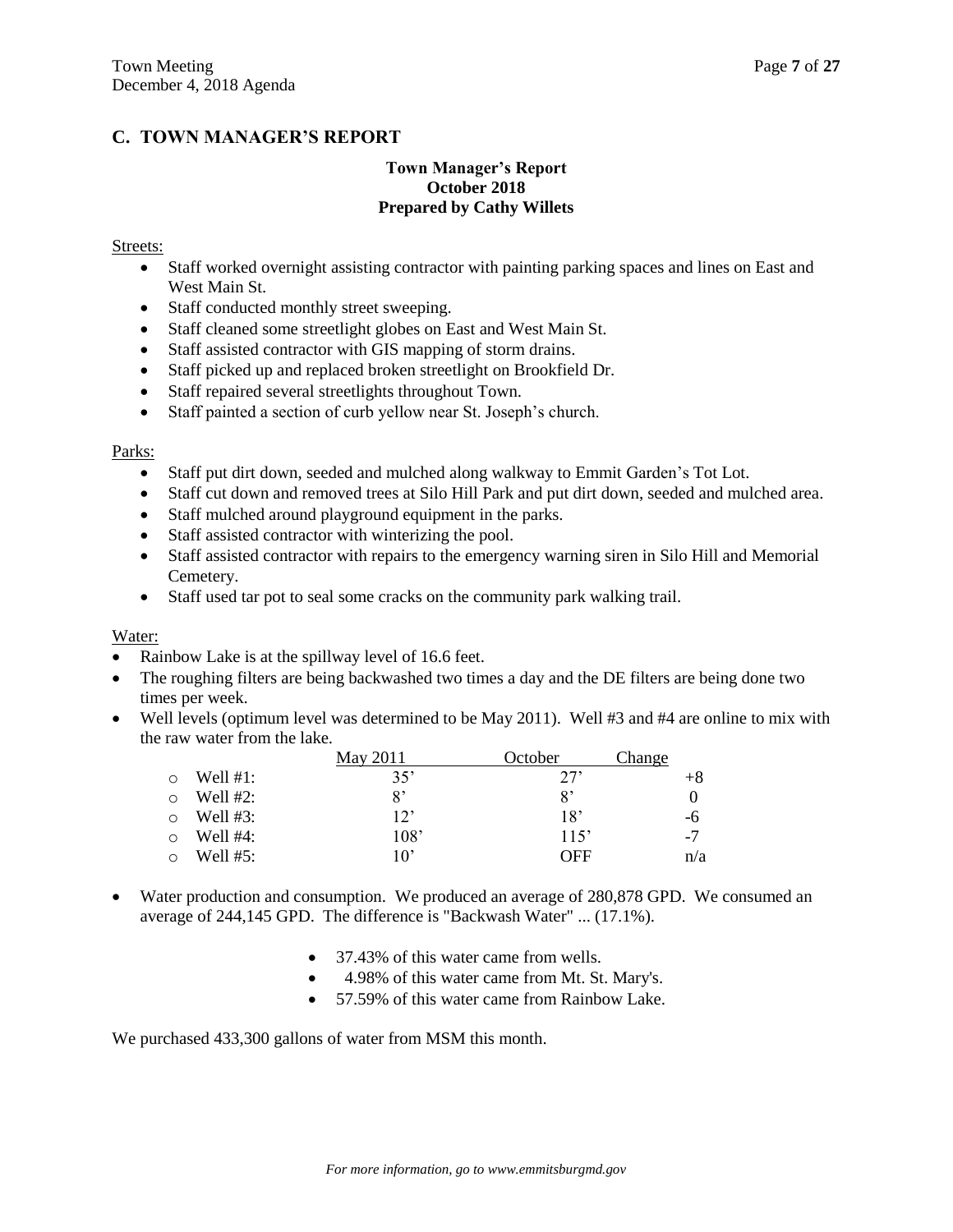## Wastewater:

- We received about 4.4" of precipitation this month (the average is 3.39").
	- We have a precipitation **SURPLUS** of 28.36" over the last six months. The average precipitation for the period from May 1 through October 31 is 24.64". We have received 53.0" for that period.

## Wastewater Treatment:

- We treated an average of 790,000 (consumed 244,145 GPD) which means that **69.1**% of the wastewater treated this month was "wild water".
- We had no spills of untreated sewerage in the month of October.
- We did exceed the plant's design capacity three times in the month of October: 932,000 gpd 10/04 753,000 gpd 10/05 1,234,000 gpd 10/27

**Trash:** Trash pickup will remain Mondays in the month of December.

## **Meetings Attended:**

- 10/01 Met with Mayor and staff regarding agenda
- 10/01 Attended Town Meeting
- 10/03 Met with Mayor
- 10/09 Met with Sgt. Hillman about deputy program
- 10/10 Met with staff and contractor regarding lagoon storage
- 10/10-12 Attended MML Fall Conference
- 10/15 Met with Mayor
- 10/15 Met with Town Clerk to review tree care ordinance
- $\bullet$  10/15 Met with staff regarding sidewalk(s)
- 10/15 Attended Town meeting
- 10/17 Attended water audit meeting with staff
- 10/18 Attended department head meeting
- 10/18 Attended support staff meeting
- 10/22 Met with Mayor
- 10/23 Met with auditor, town accountant and Mayor
- 10/23 Met with town planner and Commissioner Blanchard
- 10/23 Met with Mayor
- 10/25 Met with contractor regarding lagoon storage
- 10/25 Met with Mayor
- 10/31 Met with Mayor

## **Noteworthy:**

- LG Sonic will be removed for the winter by early December.
- RFPs were due on November 16th for the pumping station project.
- Pre-bid meetings were held at the Rainbow Lake Dam for the hydraulic evaluation. (RFPs due December  $7<sup>th</sup>$ ) on  $11/06 \& 11/07$ .
- Staff spent a week flushing hydrants throughout Town.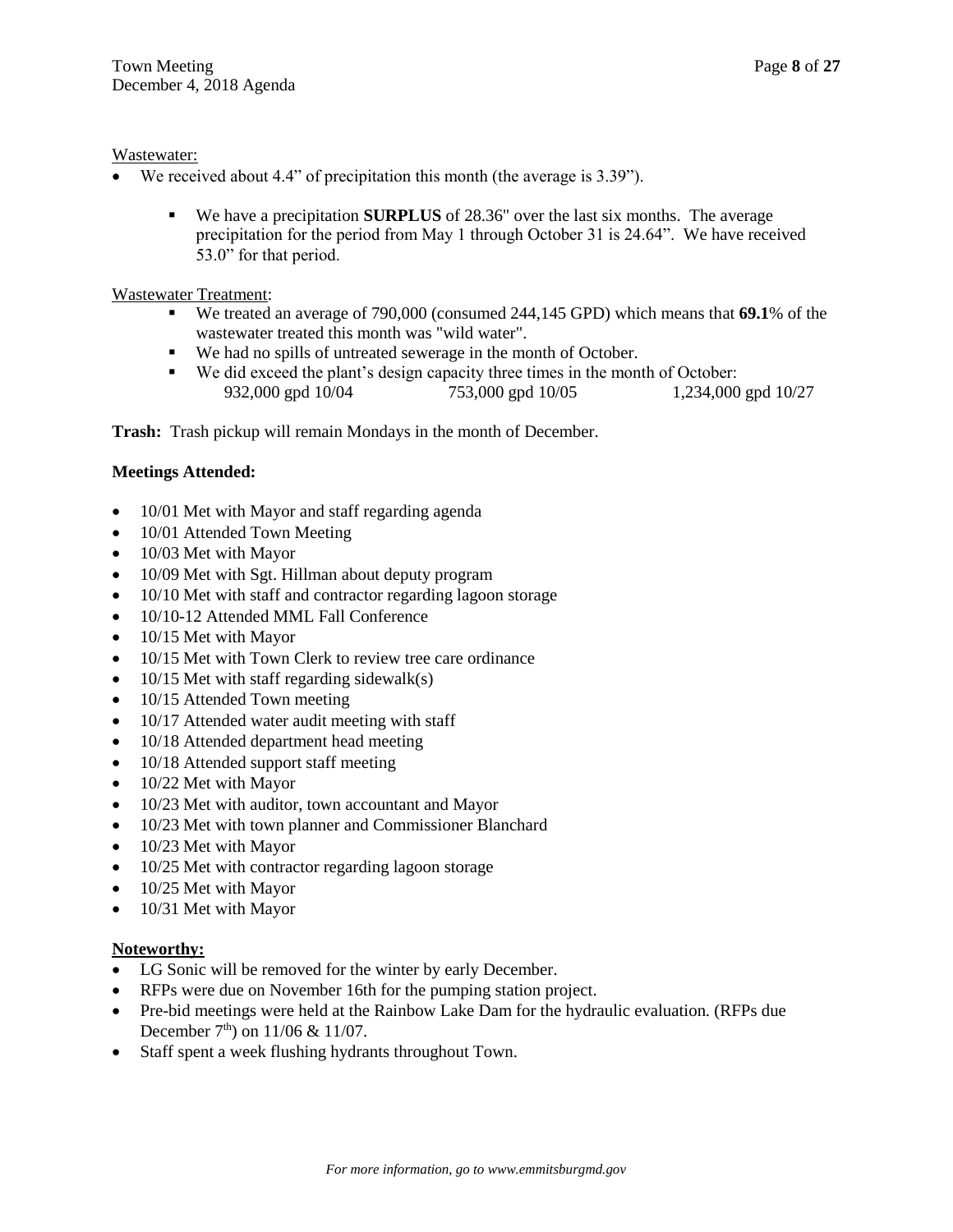# **PARKING ENFORCEMENT REPORT October 2018**

| <b>Total:</b>                        | \$1571.16      |
|--------------------------------------|----------------|
|                                      |                |
| <b>Funerals</b>                      |                |
| <b>Parking Ticket Money</b>          | \$730.00       |
| Meter Bag Rental                     |                |
| <b>Parking Permits</b>               |                |
| <b>Meter Money</b>                   | \$841.16       |
| Left Side Parking                    | $\overline{2}$ |
| <b>Other Violation</b>               |                |
| <b>Failure to Park between Lines</b> |                |
| Parked on Highway                    |                |
| Parked by Fire Hydrant               |                |
| Parked Blocking Road                 |                |
| Parked on Sidewalk                   |                |
| Parked in Crosswalk                  |                |
| <b>Street Sweeping</b>               | 4              |
| <b>Restricted Parking Zone</b>       | $\overline{2}$ |
| <b>Overtime Parking</b>              | 77             |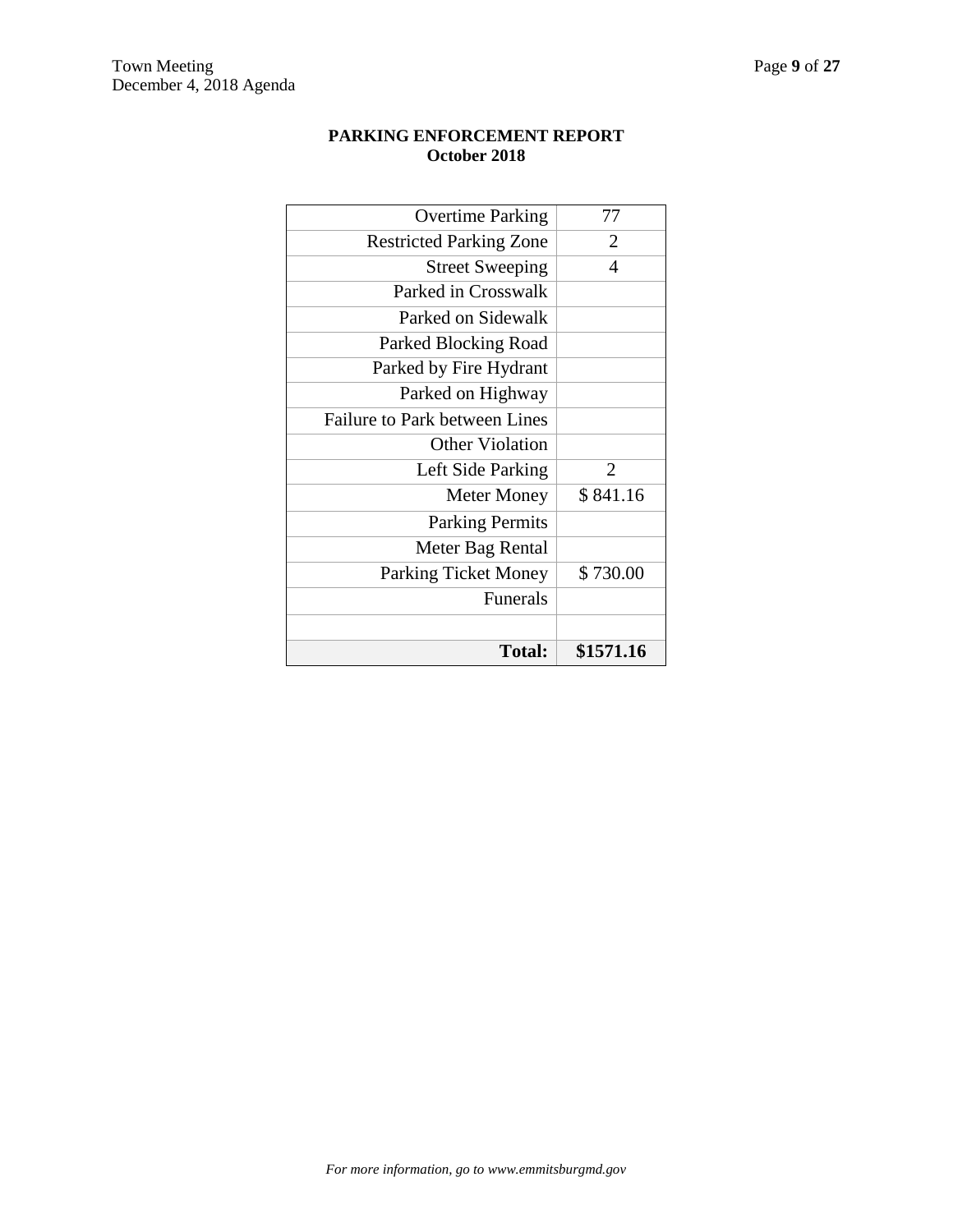# **D. TOWN PLANNER'S REPORT**

# **Town Planner's Report October 2018 Prepared by Zachary R. Gulden, MPA**

## **1. Board of Commissioners**

- Attended the regular meeting held on 10/01.
- Wrote talking points on the 2013 Forestry Plan for the 10/15 meeting.
- Finalized the zoning map amendment for  $600/602$  E Main St. Created & distributed new zoning maps to the Board of Commissioners, Planning Commission, and Board of Appeals.
- Received and processed a citizen text amendment request for Town Code Section 15.24 (trailers).

## **2. Community Legacy (CL)**

- Fielded multiple resident questions regarding façade grant.
- Worked with the Maryland Historical Trust and applicant in order to get a new door replacement project approved for 309 E. Main St.
- Continued processing a grant application for 30 W Main St. The State approved the project and work will begin shortly.
- Continued processing a grant application for 224 E Main St. The State approved the project and work will begin shortly.
- Created a press release to announce the Town receiving \$50,000 in FY2019 Community Legacy façade grant funds.

## **3. Municipal Separate Storm Sewer System (MS4)**

- Assisted Advanced Land & Water as they mapped the existing Town stormwater pipes, outfalls, inlets, stormwater BMPs, and illicit discharge screening locations. This project is completed.
- Finalized and mailed the 2018 MS4 stormwater report. The report is available for public review on the Town's website.
- Attended an all-day training on 10/17 regarding Maryland stormwater BMP inspection  $\&$ maintenance requirements. q
- Attended a Maryland Department of the Environment webinar on nutrient trading for NPDES permittees.
- Created a MS4 update presentation for BOC 11/05 meeting.

## **4. Permits & Zoning**

- Processed and approved the following zoning applications:
	- $\circ$  Use & occupancy permit for a new bed & breakfast 113 E. Main St.
	- o Sign
	- o Concrete pad for a hot tub
	- o Deck
	- o Fence
	- o Roof repair
	- o Commercial pole building
- Processed and approved a street cut permit.
- Processed two street closure permits.
- Completed/issued various enforcement letters.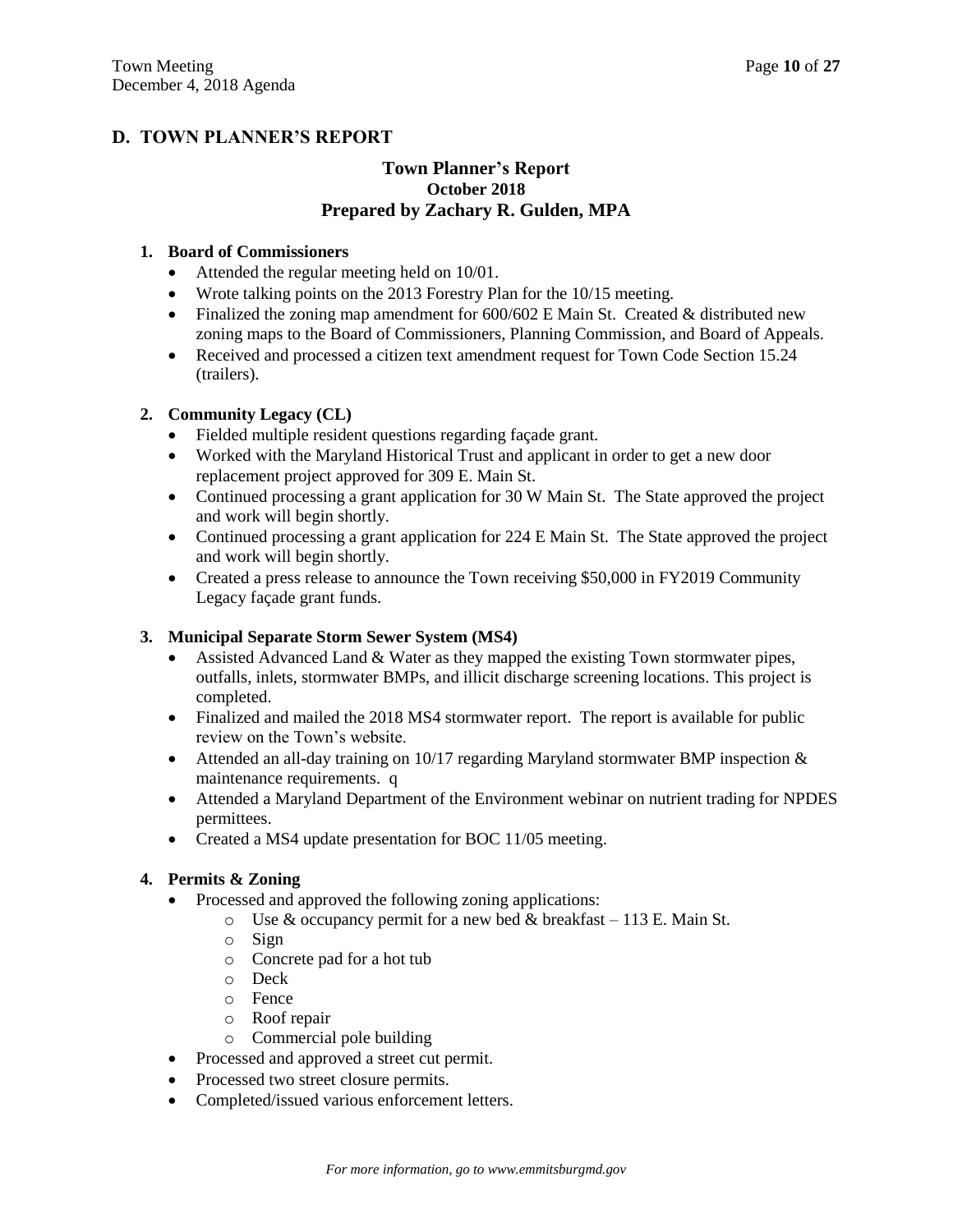## **5. Planning Commission**

- Received, processed, and provided comment on a Preliminary Subdivision Plat of Section 3 – Lots 3 & 4 for Silo Hill.
- Attended the PC meeting on 10/29.
- Created a new member welcome letter & material's packet for Mark Long and Glenn Blanchard.

# **6. Sidewalk Project**

- Coordinated no parking, street closures, and detours in order to install the new mast arms and trees.
- Fielded multiple sidewalk project complaints.

## **7. Miscellaneous**

- $\bullet$  Met with a property owner on  $10/2$  regarding interest in opening a small business.
- Applied for a \$5,000.00 grant from the Heart of the Civil War Heritage Area for historical interpretive sign redesign. The sign is located on the Town Square and State of Maryland's Mason Dixon Welcome Center on US 15. Visit Frederick has committed to provide the required \$1:\$1 match.
- Applied for a \$5,000.00 Clean Up & Green Up Maryland Grant from the Keep Maryland Beautiful Program. If awarded, the funds will be used to purchase nine 32-gallon recycle bins to be placed at Community and Memorial Parks.
- Created a Preliminary and Final Subdivision Plat review checklist.
- Researched information regarding a conservation easement for Town Manager.
- Attended a department head meeting on 10/18.
- Attended a tour of the St. Elizabeth Ann Seton Shrine on 10/11 with Town Clerk.
- Assisted Town Clerk with a Rainbow Lake Dam map.
- Created a checklist for zoning map amendment requests.
- Completed the 2018 Form HPS-20, which is required for the distribution of State Highway Administration funds.
- Attended a Green Team meeting on 10/24.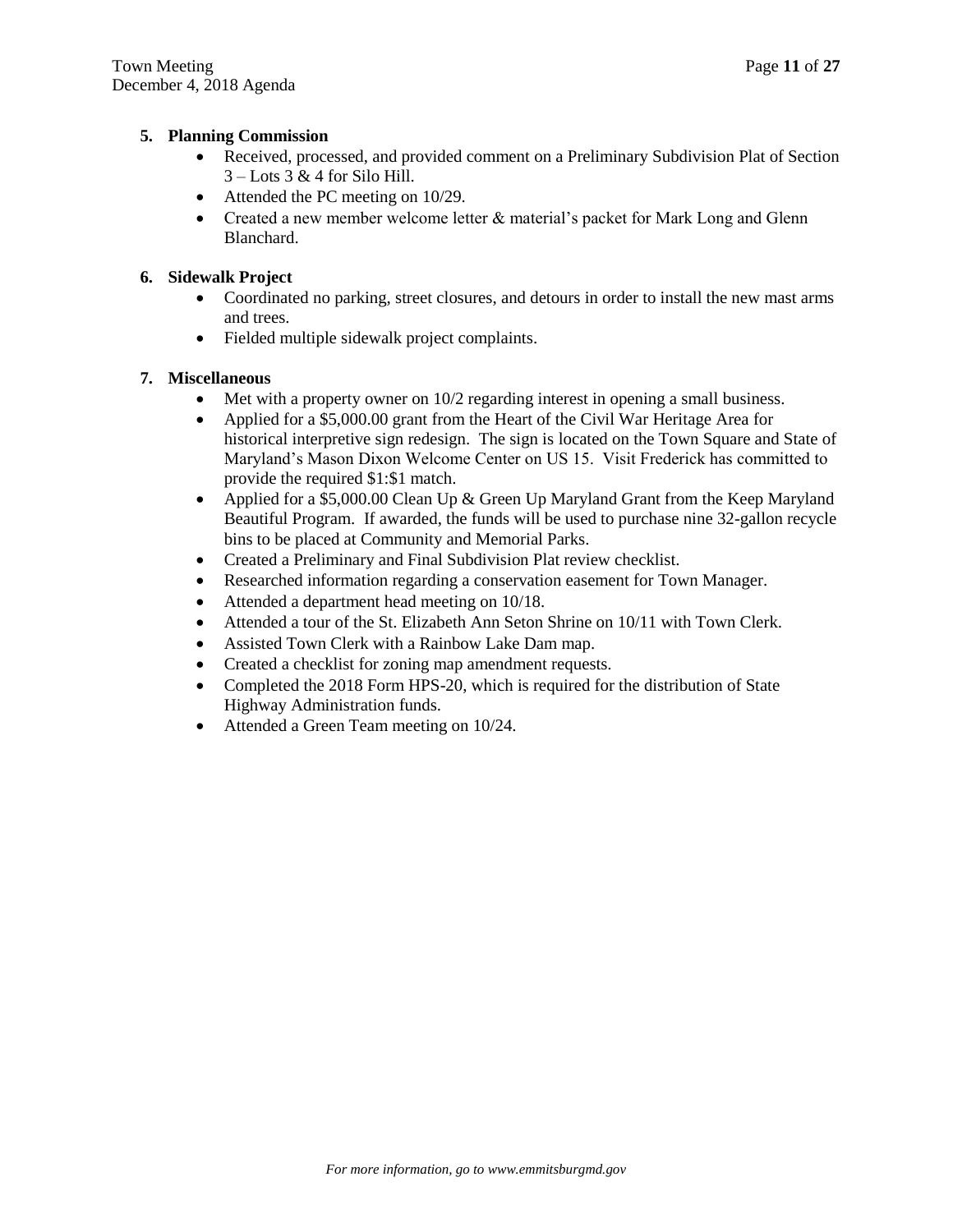# **E. COMMISSIONER COMMENTS**

# **F. MAYOR'S COMMENTS**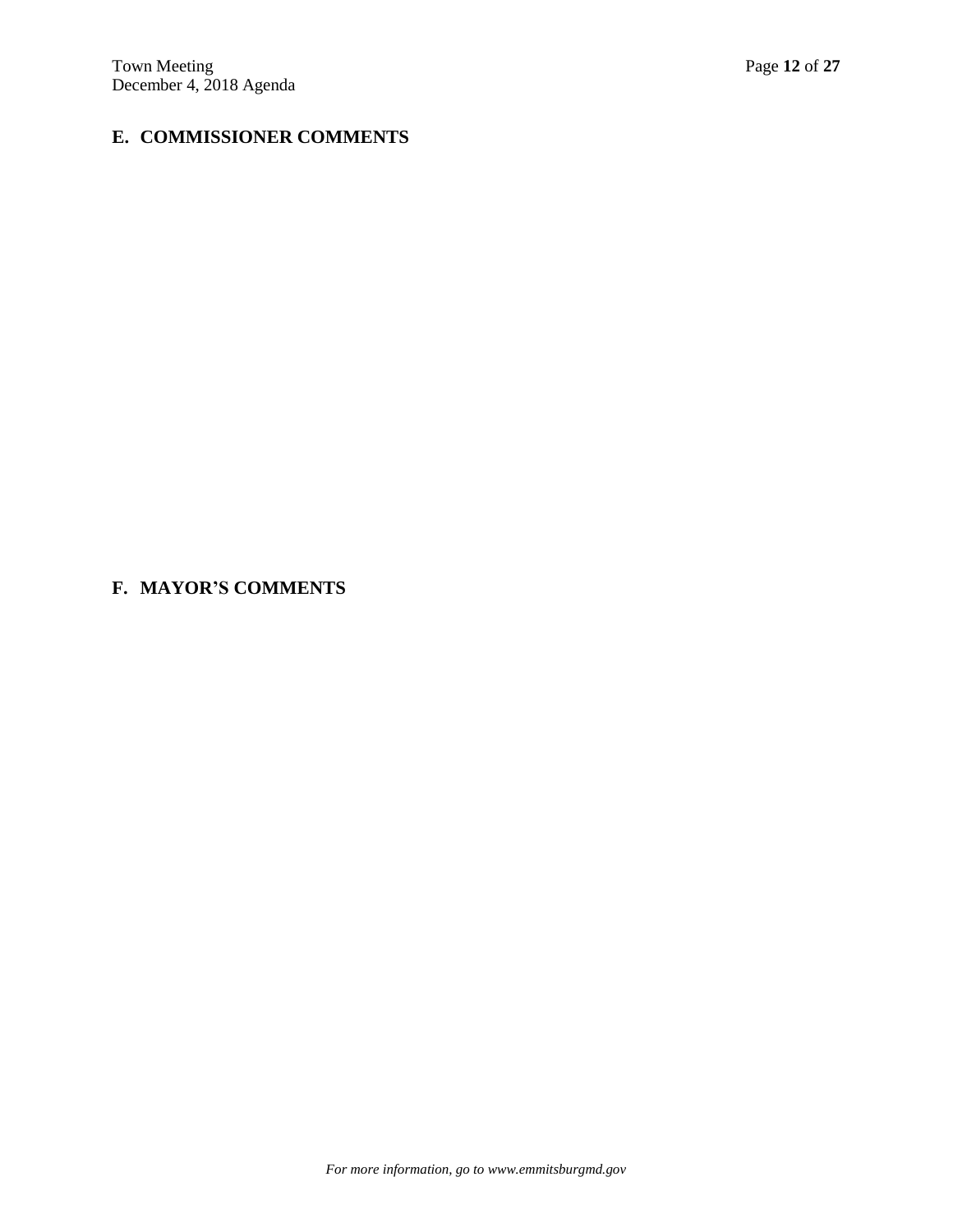# **G. PUBLIC COMMENTS**

# **H. ADMINISTRATIVE BUSINESS: NONE**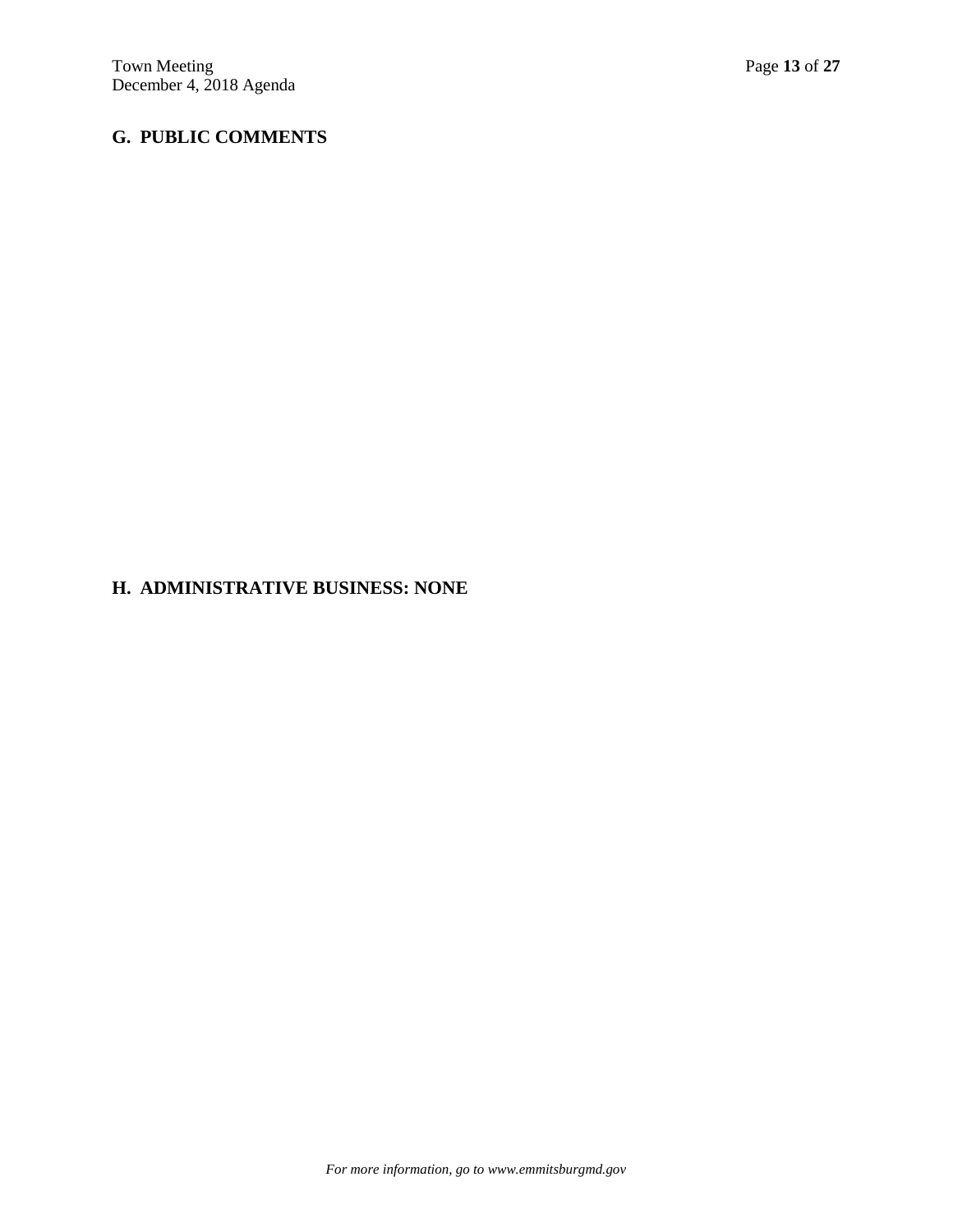# **I. CONSENT AGENDA: NONE**

# **J. TREASURER REPORT**

# **Town of Emmitsburg CASH ACTIVITY as of November 27, 2018**

| \$5,493,321           | Cash Balance November 1, 2018    |  |
|-----------------------|----------------------------------|--|
| 203,831<br>$-199,764$ | Deposits<br>Withdrawals          |  |
| \$5,497,388           | <b>Operating Balance Forward</b> |  |

# **Top 10 Check Amounts:**

| <b>Amount</b> | <b>Vendor Name</b>           | <b>Description</b>           | <b>Check Date</b> | <b>Check Num.</b> |
|---------------|------------------------------|------------------------------|-------------------|-------------------|
| \$19,584      | MD Dept of Budget & Mgmt     | Oct 18 Health Insurance      | 10.31.18          | 39019             |
| 12,112        | <b>Pine Hill Electronics</b> | Radios and Antennas          | 11.07.18          | 39044             |
| 9,361         | <b>UGI Energy Services</b>   | Oct 18 Solar Field 1         | 11.20.18          | 39091             |
| 8,202         | Mosca Design                 | Garland & Lights             | 11.07.18          | 39040             |
| 7,848         | <b>UGI Energy Services</b>   | Sep 18 Solar Field 1         | 11.07.18          | 39050             |
| 7,613         | <b>UGI Energy Services</b>   | Sep 18 Solar Field 2         | 11.07.18          | 39050             |
| 7,066         | Republic Services            | Nov 18 Refuse Services       | 11.14.18          | 39057             |
| 5,937         | Deleon & Stang               | FY18 Audit Final Billing     | 11.20.18          | 39081             |
| 5,886         | Frederick County DUSWM       | Oct 18 Tipping Fee           | 11.07.18          | 39035             |
| 4,850         | Iondesign                    | <b>MHAA Wayside Exhibits</b> | 11.14.18          | 39066             |

*Check dates 10.31.18 to 11.27.18*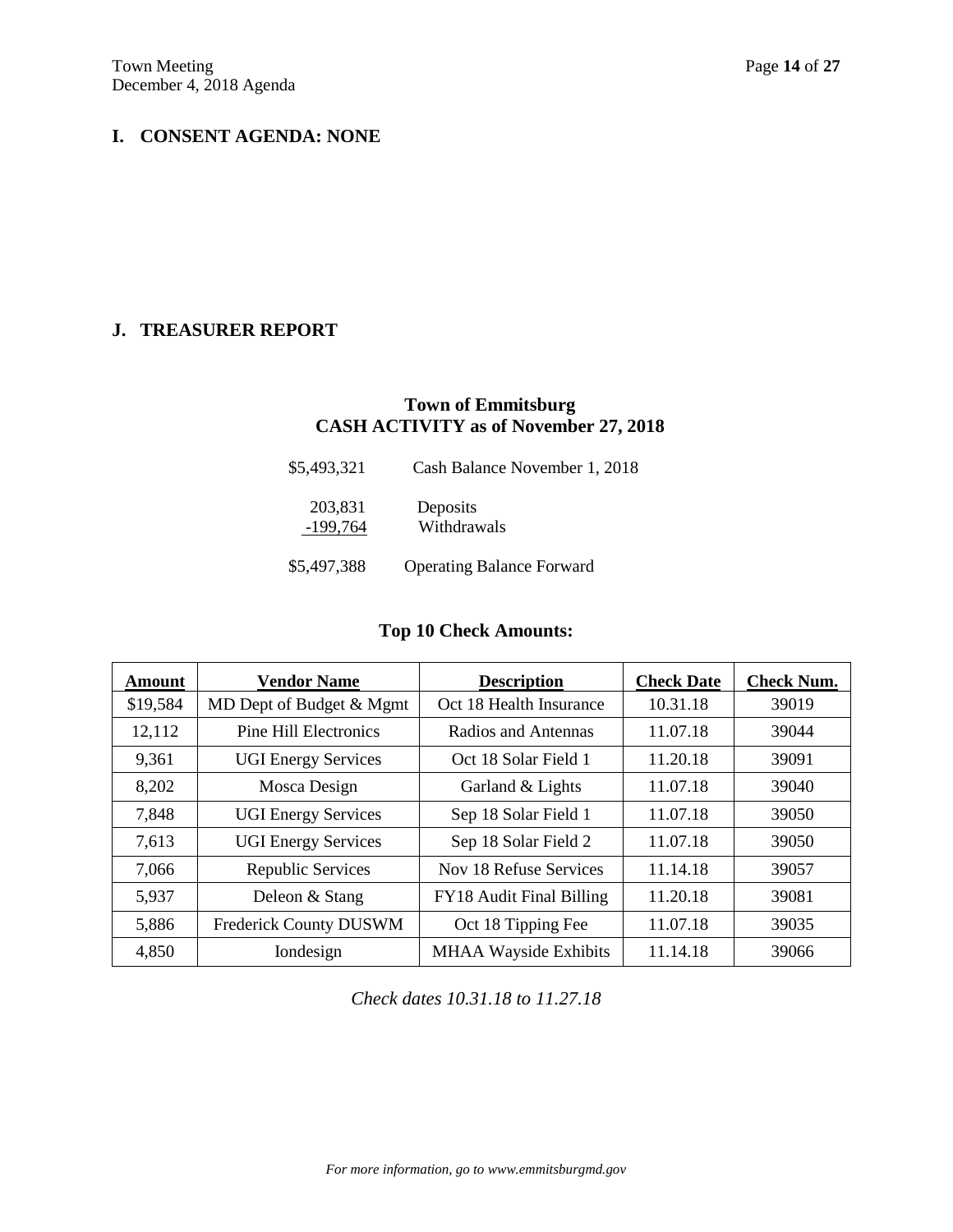**K. PLANNING COMMISSION REPORT:** Presentation at the meeting.

# **L. AGENDA ITEMS:**

**I. Chamber of Commerce Presentation:** Presentation at meeting by Rick Weldon, President and CEO, Frederick County Chamber of Commerce.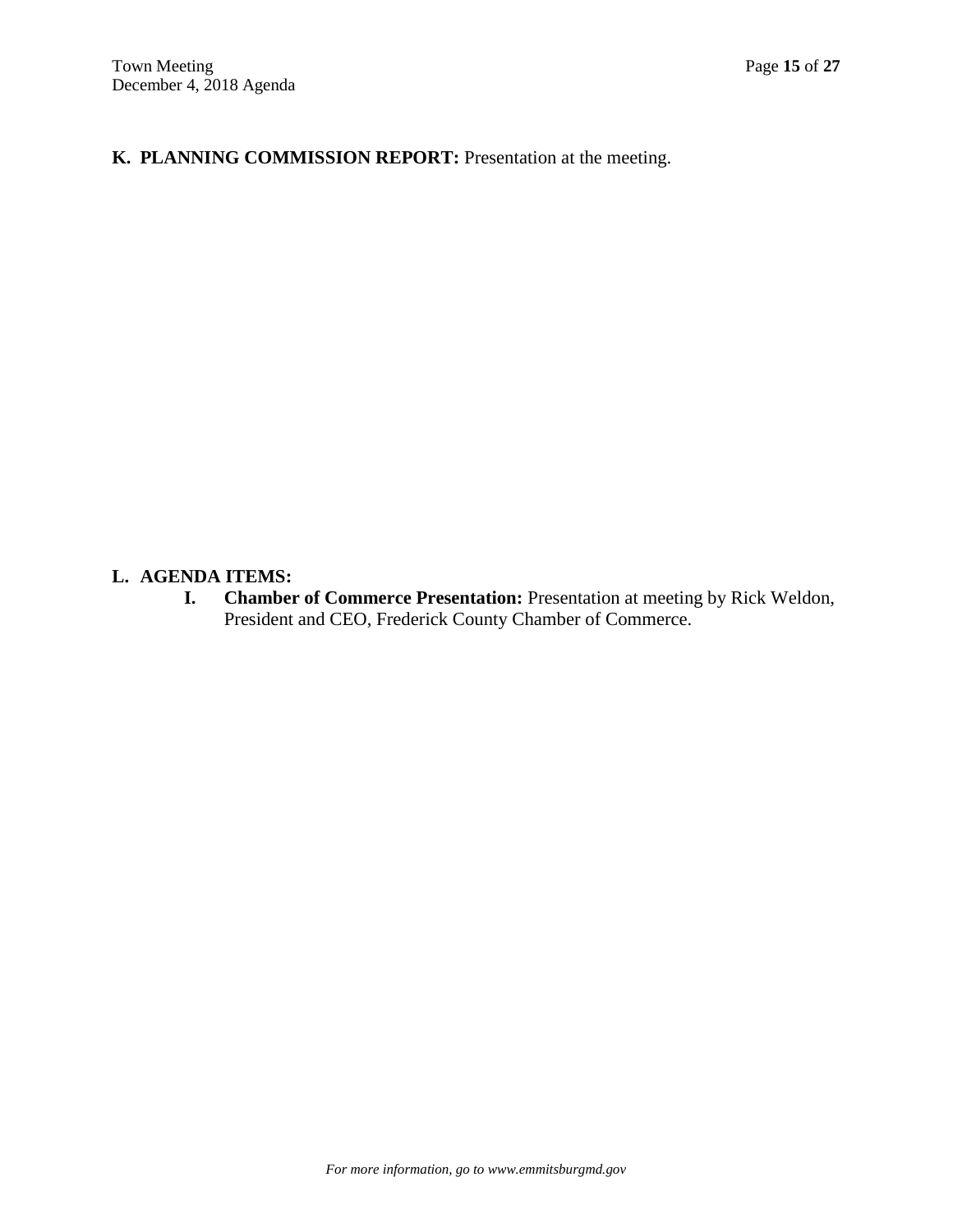**II. Holiday Parking for Consideration:** Presentation at meeting by town staff.

Town staff recommendation: For the Holiday Season, free metered parking from Friday December 14, 2018 through Wednesday January 2, 2019.

## **AGENDA ITEMS CONTINUED:**

**III. Two Well Agreements Related to the 8-Inch Mountain Water Line for Consideration:** Presentation at meeting by town staff.

Agreements for:

- 1. Grant Abrahms
- 2. Walter Saxon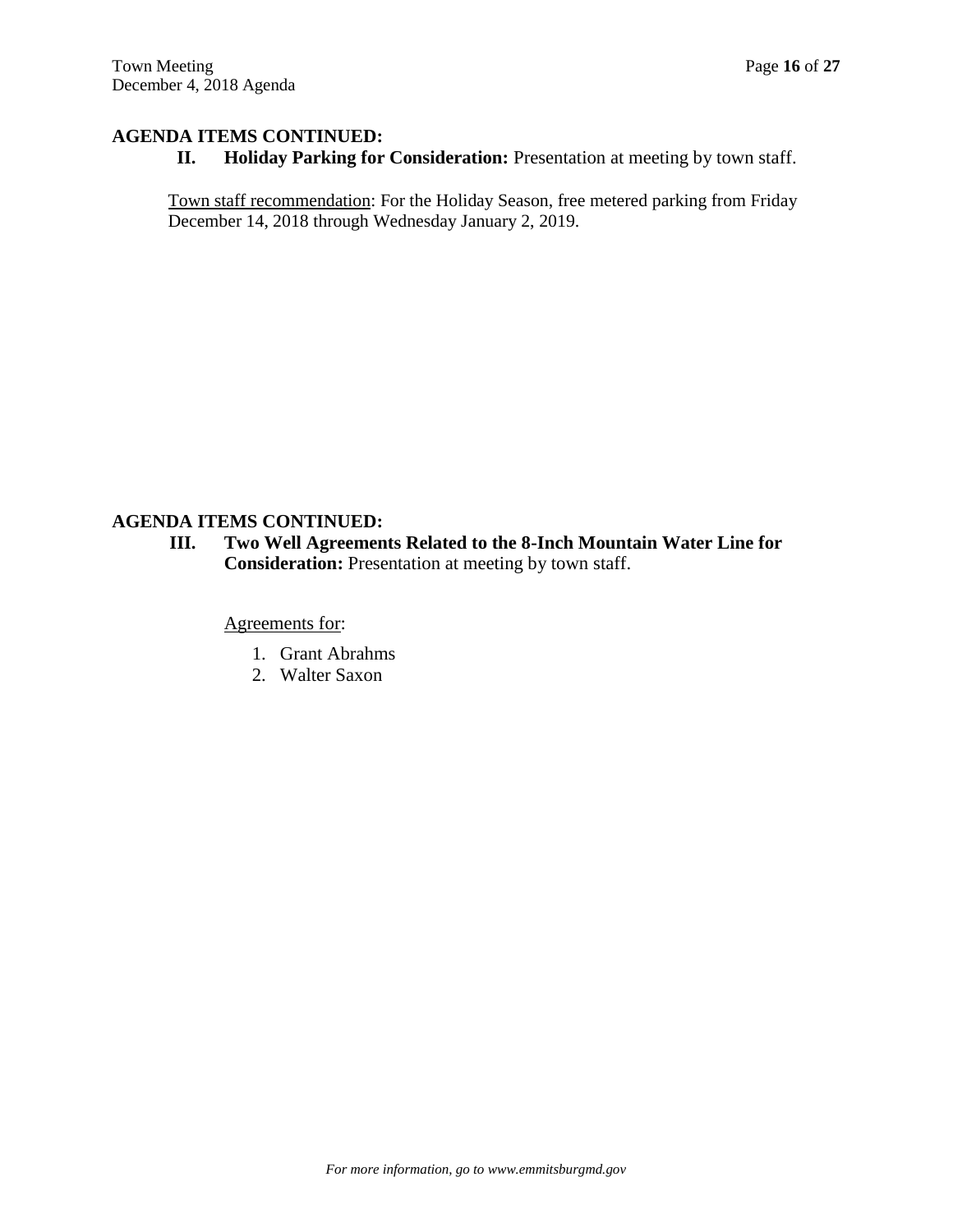**IV. Revised Ethic Procedures for Consideration:** Presentation at meeting by town staff.

Timeline:

- May 7, 2018: Initial presentation of ethics code and appeal procedures to Board.
- August 1, 2018: Ethics Commission met to review complaint procedures.

## Exert from October 1, 2018 Town Meeting Minutes:

**"**Agenda #6: Review of Ethics Complaint Procedures as Proposed by the Ethics Commission: Ms. Willets explained the Board voted to have the ethics code and appeal procedures referred to the Ethics Commission at the May 7, 2018 town meeting. The Ethics Commission did not recommend any changes to the procedures, they recommended the adjudicatory hearing remain private and they agreed to provide a visual flow chart for the compliant process. A draft of the flow chart is included in the agenda packet. Ms. Willets reviewed the flow chart process. Commissioner Buckman requested parallel lettering get added to the flow chart that corresponds with the lettering in the written procedures. The item will come back to the Board with changes most likely in December 2018. Commissioner O'Donnell requested the *Ethics Violation Compliant Form* add a note that the Town can provide notary services under the instruction section. The Board requested town staff make the requested changes."

Following Pages:

- Draft *Ethics Commission Rules of Procedures For Complaints and Advisory Opinions*
- Draft *Complaint Process Flow Chart*
- Draft *Ethics Violation Compliant Form*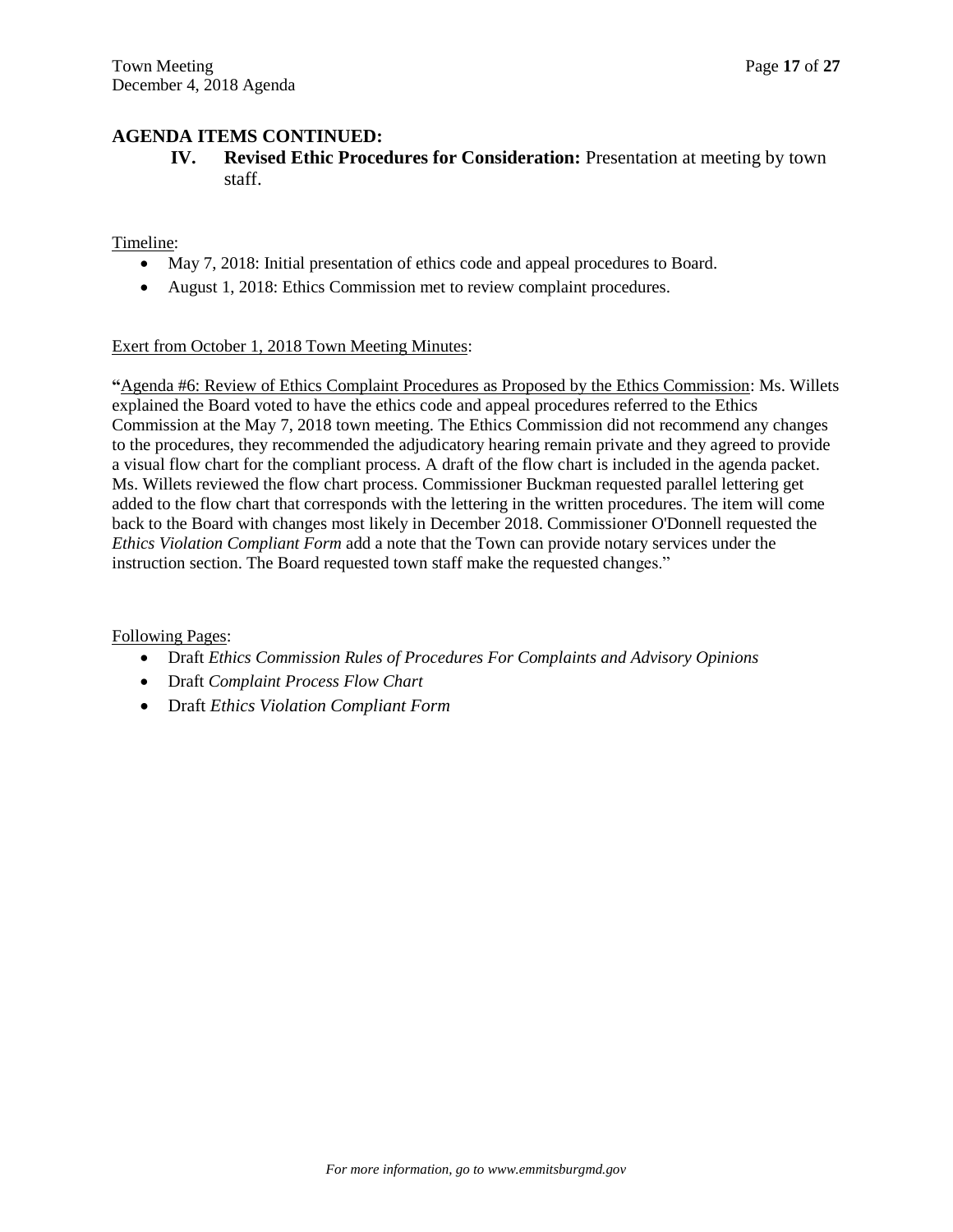REA

# **TOWN OF EMMITSBURG ETHICS COMMISSION RULES OF PROCEDURE FOR COMPLAINTS AND ADVISORY OPINIONS**

# **I. The procedure for Complaints and Advisory Opinions:**

- A. Filing of Complaint or Request for Opinion. All complaints of ethics violations and all requests for advisory opinions shall be addressed to the Ethics Commission and shall be in writing, dated and signed by any persons making the complaint or requesting the opinion. A complaint of a violation shall identify the act or acts which constitute the alleged violation, the section of the code alleged to have been violated, the name of the person who is alleged to have committed the violation and any other information which substantiates the alleged violation. A request for an advisory opinion shall set forth the factual situation which gives rise to the inquiry and shall identify the question presented. Upon receipt by the Ethics Commission of a complaint or request for advisory opinion, a copy of the complaint or request shall be promptly provided to any respondent who is the subject of the complaint or request.
- B. Confidentiality. Any correspondence which is delivered to the Town Office and which is addressed to or designated for the Ethics Commission or any of its members shall be deemed and handled confidentially and shall be delivered unopened to the Chairperson of the Ethics Commission. The members of the Ethics Commission shall treat as confidential all complaints and requests for advisory opinions made to the Commission, and they shall not disclose to anyone other than other members of the Ethics Commission or the respondent any information pertaining to the complaint or the request for opinion, including the fact that a complaint or request has been made, unless agreed to, in writing, by the respondent.
- C. Preliminary Investigation. Upon receipt of a complaint of a violation or a request for an advisory opinion, the Ethics Commission may:
	- 1. *Dismiss case* make a determination, based on the information submitted, that the complaint or request does not merit further proceedings and dismiss the matter, in which case, the Ethics Commission shall advise the person making the complaint or the request, in writing, of its decision and the reason for the decision;
	- 2. *Further investigation* make an initial determination that the complaint may be meritorious and request that the matter be investigated further by the Town attorney, a private investigator or other appropriate person.
	- 3. *Other action* take any other action required to further augment or clarify the information pertaining to the complaint or request and which may be required to make a determination in the matter.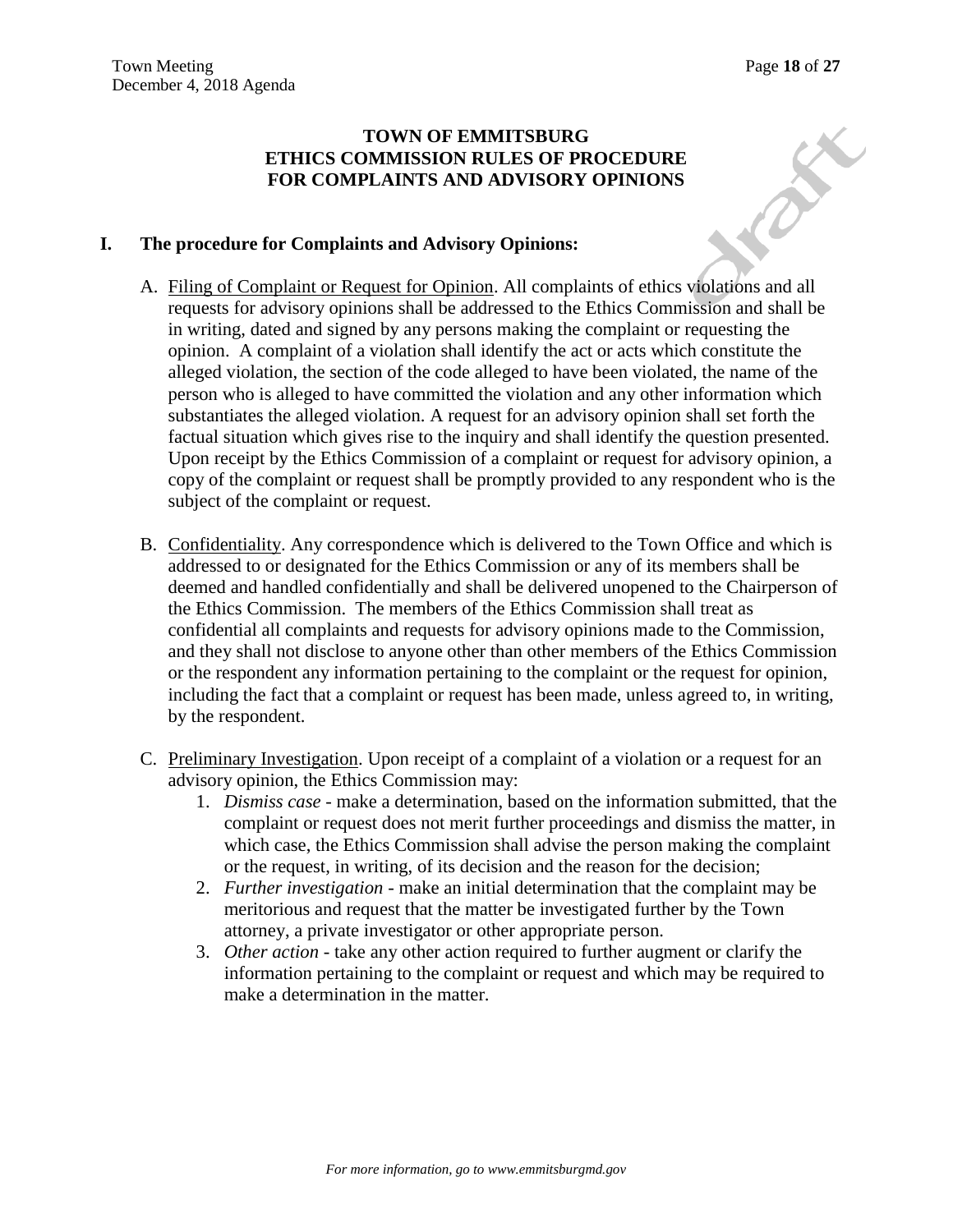- D. Probably Cause Investigation. The person or persons charged with undertaking the investigation of the complaint may conduct the investigation by reviewing documents or other material and interviewing witnesses, including the person submitting the complaint and the person who is the subject of the complaint. The respondent may submit to the Commission any information deemed relevant to the complaint, including proposed action which may be taken to cure the alleged violation. The respondent may be present when the Ethics Commission meets to review that information. At the conclusion of the investigation, the investigator shall report to the Ethics Commission, and the Commission, by majority vote, shall make a determination as to whether there is probable cause that a violation has occurred.
- E. Conciliation Efforts. If the Commission finds that there is probable cause that a violation has occurred, the Commission may, but shall not be required to, attempt to resolve any complaint informally through conciliation efforts between the complainant and the respondent. In the event that such efforts are unsuccessful, then the Ethics Commission may schedule the matter for an adjudicatory hearing.
- F. Adjudicatory Hearing. If the Ethics Commission finds probable cause that a violation occurred, it may conduct an adjudicatory hearing. If the Ethics Commission finds probable cause that a violation occurred, and the respondent requests an adjudicatory hearing, it shall conduct an adjudicatory hearing. An adjudicatory hearing shall not be required in response to or to address a request for an advisory opinion or if the Ethics Commission finds that there is no probable cause that a violation occurred or if the complaint was dismissed in the course of the investigation.
	- 1. If the Commission conducts an adjudicatory hearing:
		- a) The Commission shall provide a copy of the written complaint to the respondent which shall include the identity of the complainant and shall provide the respondent with a copy of those portions of approved minutes of the Ethics Commission relating to the complaint;
		- b) The Commission may issue summonses and subpoenas to compel attendance at a hearing, may require any person to produce records or other documents at a hearing, and may administer oaths or affirmations to witnesses.
	- 2. A hearing is closed to the public. The parties to the hearing are the respondent and the Town. The prosecuting attorney may be the Town=s attorney, special counsel, or the investigator. Each party may be represented by counsel.
	- 3. Each party may present testimonial and documentary evidence, may crossexamine witnesses, and may present opening statements and closing arguments. The rules of evidence used in judicial proceedings are not applicable in the hearing. The Commission may admit and give appropriate weight to evidence, including hearsay, if that evidence possesses probative value commonly accepted by reasonable and prudent persons. The Commission may apply additional rules of procedure to govern the adjudicatory hearing. The burden of proof shall be upon the Town to show that the alleged violation occurred, and the standard of proof shall be by the standard of clear and convincing evidence.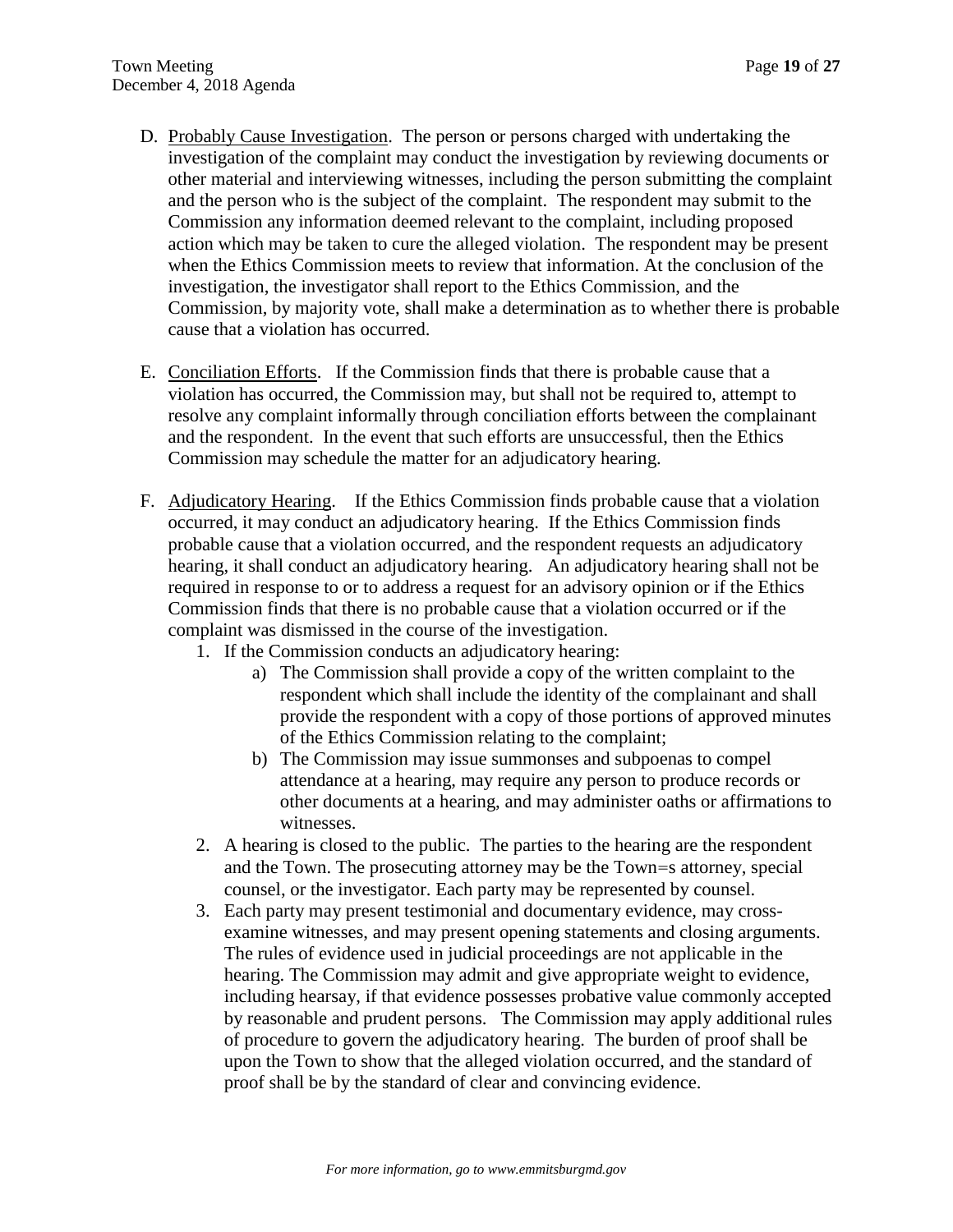- 4. At the conclusion of the presentation of evidence and argument, the Commission may take the matter under advisement or may issue its decision immediately. The decision of the Commission shall be in writing and shall include findings of fact and conclusions of law based on the evidentiary record made at a hearing. The Ethics Commission shall provide a copy of its final written decision to the complainant, to the respondent, and to the Mayor and Board of Commissioners. The written decision shall be a public document.
- 5. If the Commission finds that there has been no violation as alleged or that the violation has not been shown by clear and convincing evidence to have occurred, the Commission shall dismiss the complaint.
- G. Sanctions. Upon a finding or determination that there has been a violation as alleged in the complaint, then the Ethics Commission may:
	- 1. issue an order of compliance directing the respondent to cease and desist from the violation;
	- 2. recommend to the Mayor and Board of Commissioners that it seek enforcement of the cease and desist order in the Circuit Court for Frederick County through injunctive or other appropriate relief, which the Mayor and Board of Commissioners are hereby authorized to do;
	- 3. recommend to the Mayor and Board of Commissioners, or other appropriate authority, appropriate disciplinary action of the respondent including suspension of salary, censure, or removal from employment; and/or refer the matter to the appropriate law enforcement authorities.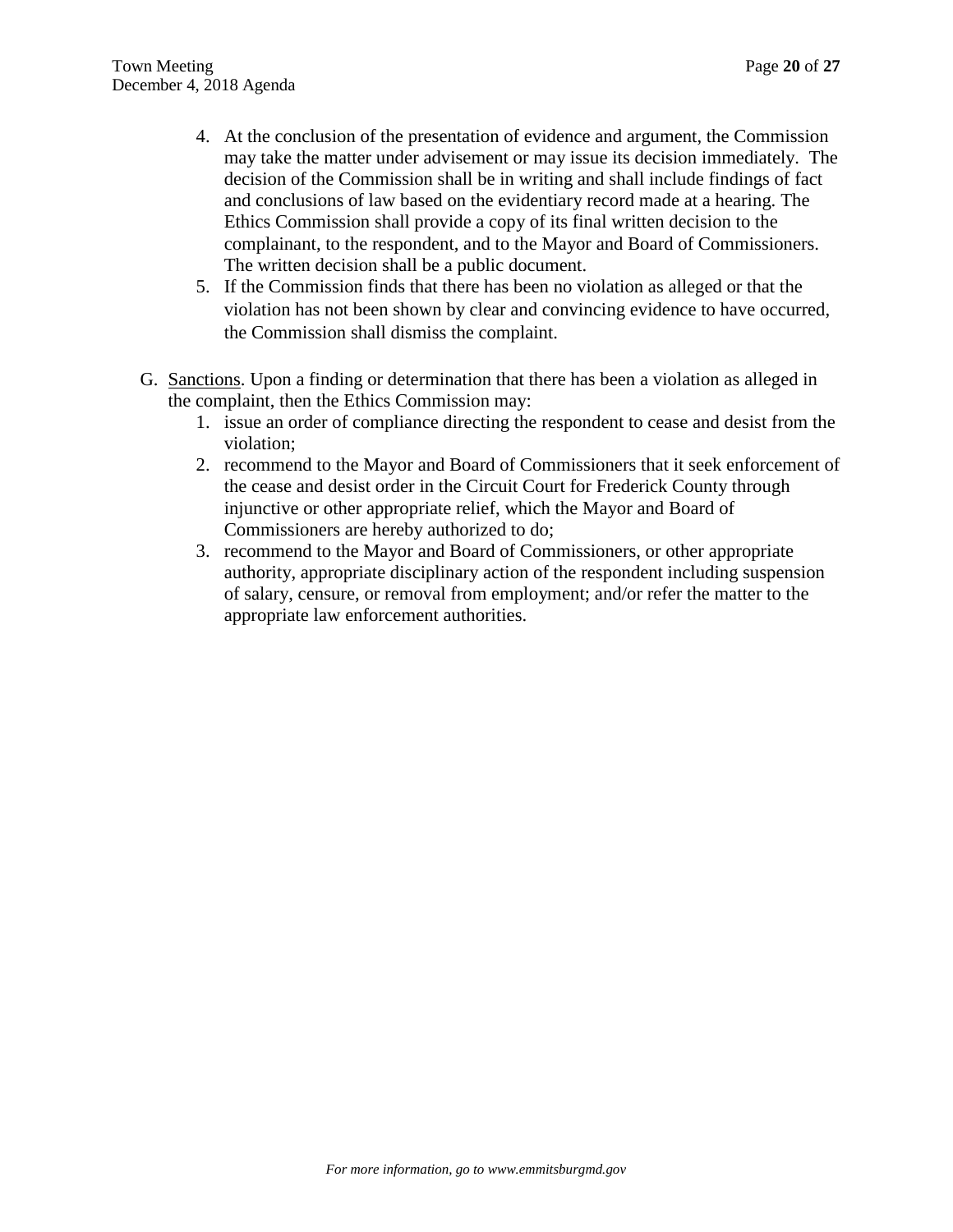

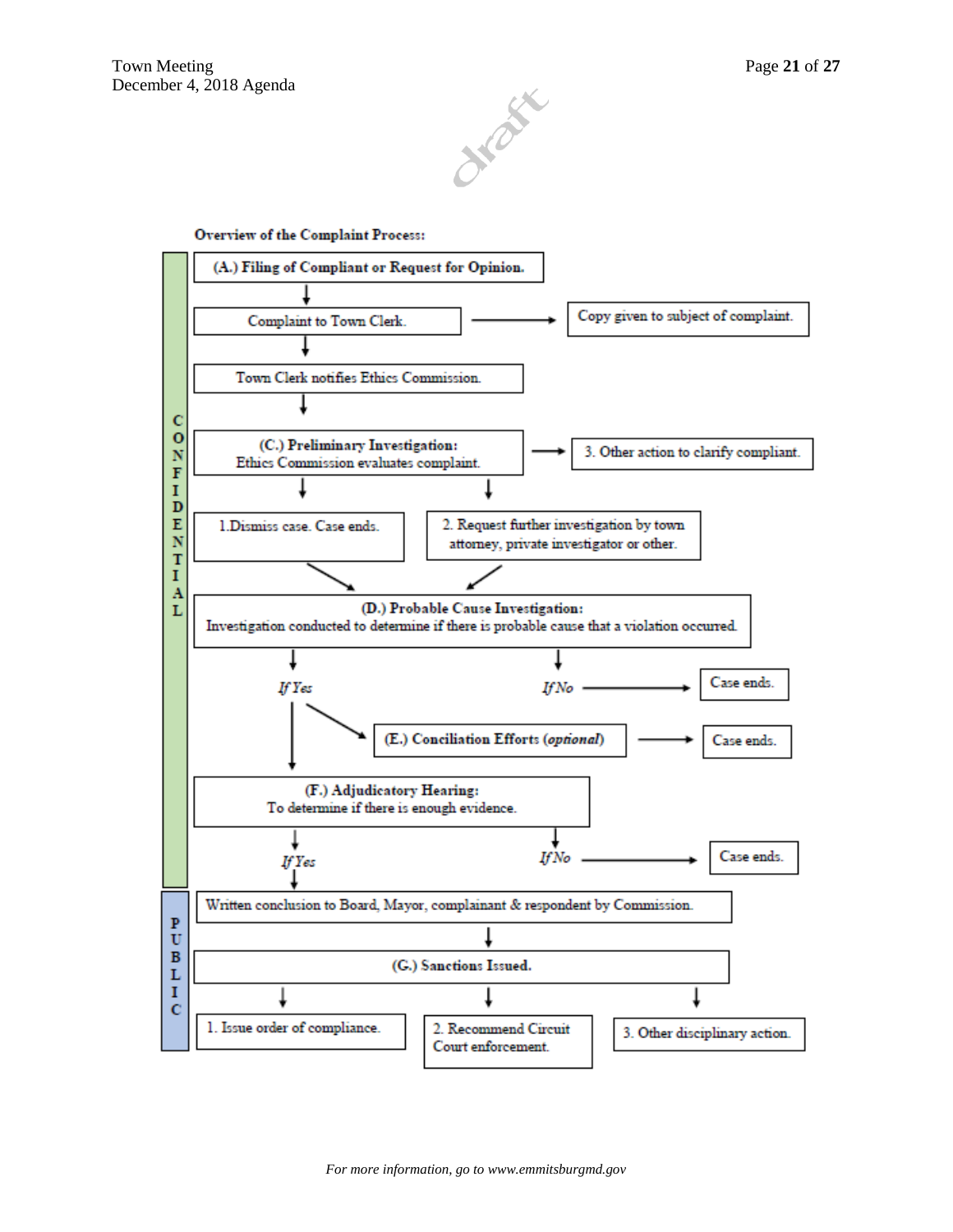

**ETHICS COMMISSION ETHICS VIOLATION COMPLAINT FORM** 

**TOWN OF EMMITSBURG** 300A South Seton Avenue Emmitsburg, Maryland 21727 P. 301-600-6300<br>F. 301-600-6313 info@emmitsburgmd.gov



## ETHICS VIOLATION COMPLAINT FORM

| $\Box$ Filing a Complaint<br>1. Are you:                                                                                                                                                                                       | Requesting an Advisory Opinion<br>OR |
|--------------------------------------------------------------------------------------------------------------------------------------------------------------------------------------------------------------------------------|--------------------------------------|
|                                                                                                                                                                                                                                |                                      |
|                                                                                                                                                                                                                                |                                      |
|                                                                                                                                                                                                                                |                                      |
| Email Address: University of the Contractor of the Contractor of the Contractor of the Contractor of the Contractor of the Contractor of the Contractor of the Contractor of the Contractor of the Contractor of the Contracto |                                      |
| 3. Identify the individual(s) you are complaining about or requesting an advisory opinion on:                                                                                                                                  |                                      |
|                                                                                                                                                                                                                                |                                      |
|                                                                                                                                                                                                                                |                                      |
|                                                                                                                                                                                                                                |                                      |
| Email Address: North and South Address:                                                                                                                                                                                        |                                      |
| 4. Explain in detail why you believe that the individual named above may have violated the<br>Ethics Code or the nature of your request for a review by the Ethics Commission.                                                 |                                      |
|                                                                                                                                                                                                                                |                                      |
|                                                                                                                                                                                                                                |                                      |
|                                                                                                                                                                                                                                |                                      |
|                                                                                                                                                                                                                                |                                      |
| 5. Attach or make reference to any documents, materials, minutes, resolutions or other                                                                                                                                         |                                      |
| evidence which support your allegations or request.                                                                                                                                                                            |                                      |
|                                                                                                                                                                                                                                |                                      |
|                                                                                                                                                                                                                                |                                      |
| I swear or affirm, under penalty of perjury, that the facts set forth herein are true and correct to<br>the best of my knowledge and belief.                                                                                   |                                      |
| Signature of Person Making Notification                                                                                                                                                                                        | Date                                 |
|                                                                                                                                                                                                                                | Commission Expires:                  |
| Notary Public Signature                                                                                                                                                                                                        | Seal:                                |

Page 1 of 2

*For more information, go to www.emmitsburgmd.gov*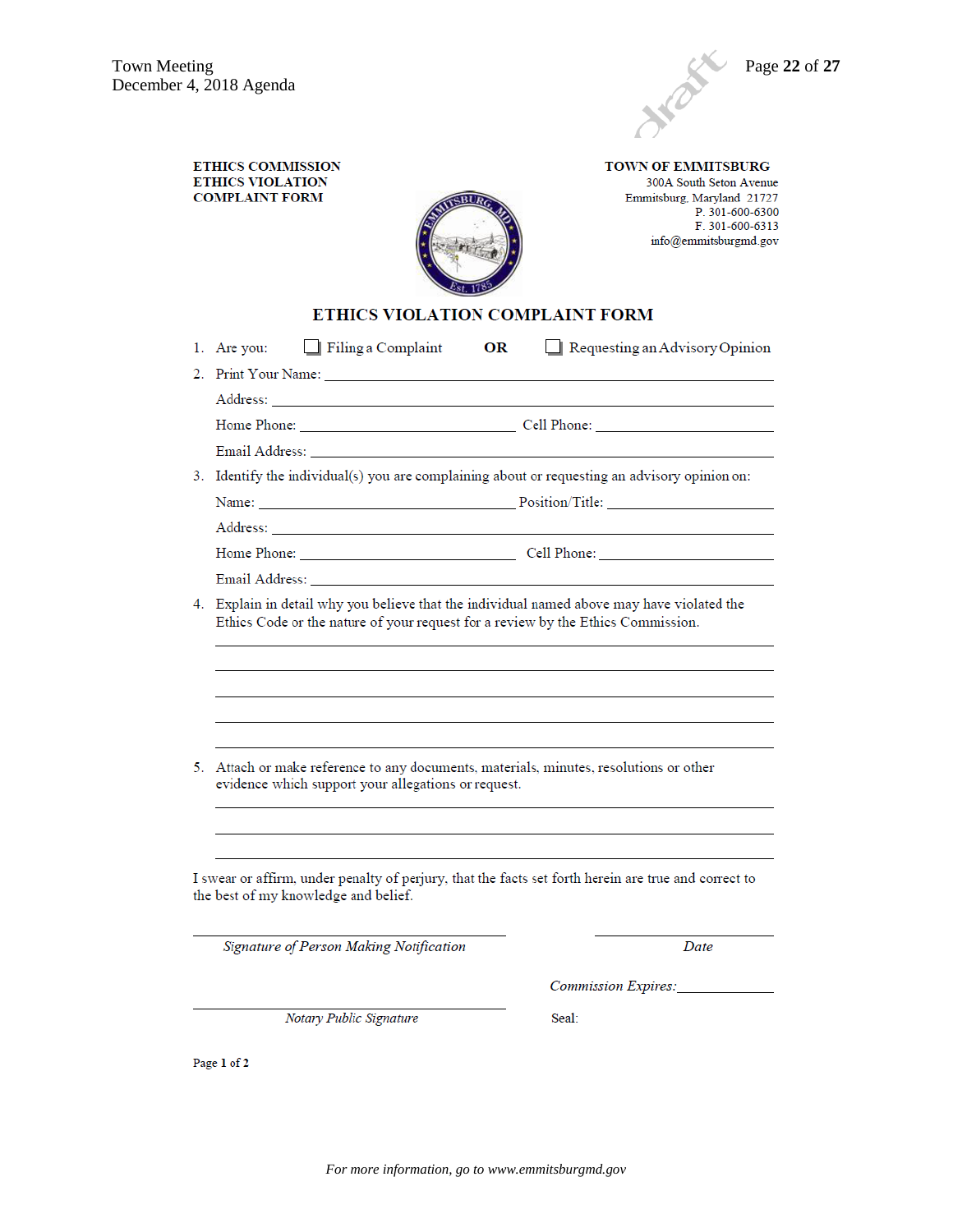#### **INSTRUCTIONS:**

- 1. Complete all sections of the complaint form. Incomplete forms will not be processed.
- 2. The Commission will not investigate complaints made anonymously.
- 3. Give the specific name and address (if known) of the person about whom you are complaining. If you are complaining about more than one person, use a separate complaint form for each person. You may photocopy or reproduce this form if you need more forms.
- 4. Provide a detailed account of the activity that is alleged to be in violation of the Ethics Code. The Commission's jurisdiction extends solely to alleged violations of the Code of Ethics in the Town of Emmitsburg. Please ensure that all allegations relate to specific individuals. If you are not sure that the Commission has jurisdiction over the conduct or individual in question, refer to the Town of Emmitsburg's Ethics Code or contact the Town.
- 5. Enclose records, documents, minutes, etc, that support your allegations.
- 6. Sign the form and have a notary sign, date, and note the date their commission expires. Please note the Town can provide notary services. If possible, please call ahead to ensure staff availability.

#### **IMPORTANT:**

Any person filing a complaint with the Town Ethics Commission should be aware of the provisions of the Emmitsburg Ethics Code.

| FOR ADMINISTRATION USE ONLY:                                                                    |                                                      |  |           |
|-------------------------------------------------------------------------------------------------|------------------------------------------------------|--|-----------|
| <b>Received By Town Clerk:</b>                                                                  | the control of the control of the control of<br>Date |  | Signature |
| Comments: comments:                                                                             |                                                      |  |           |
| <b>FOR ETHICS COMMISSION USE ONLY:</b><br>Date<br>Chairperson's Signature<br>Not Valid<br>Valid |                                                      |  |           |
|                                                                                                 |                                                      |  |           |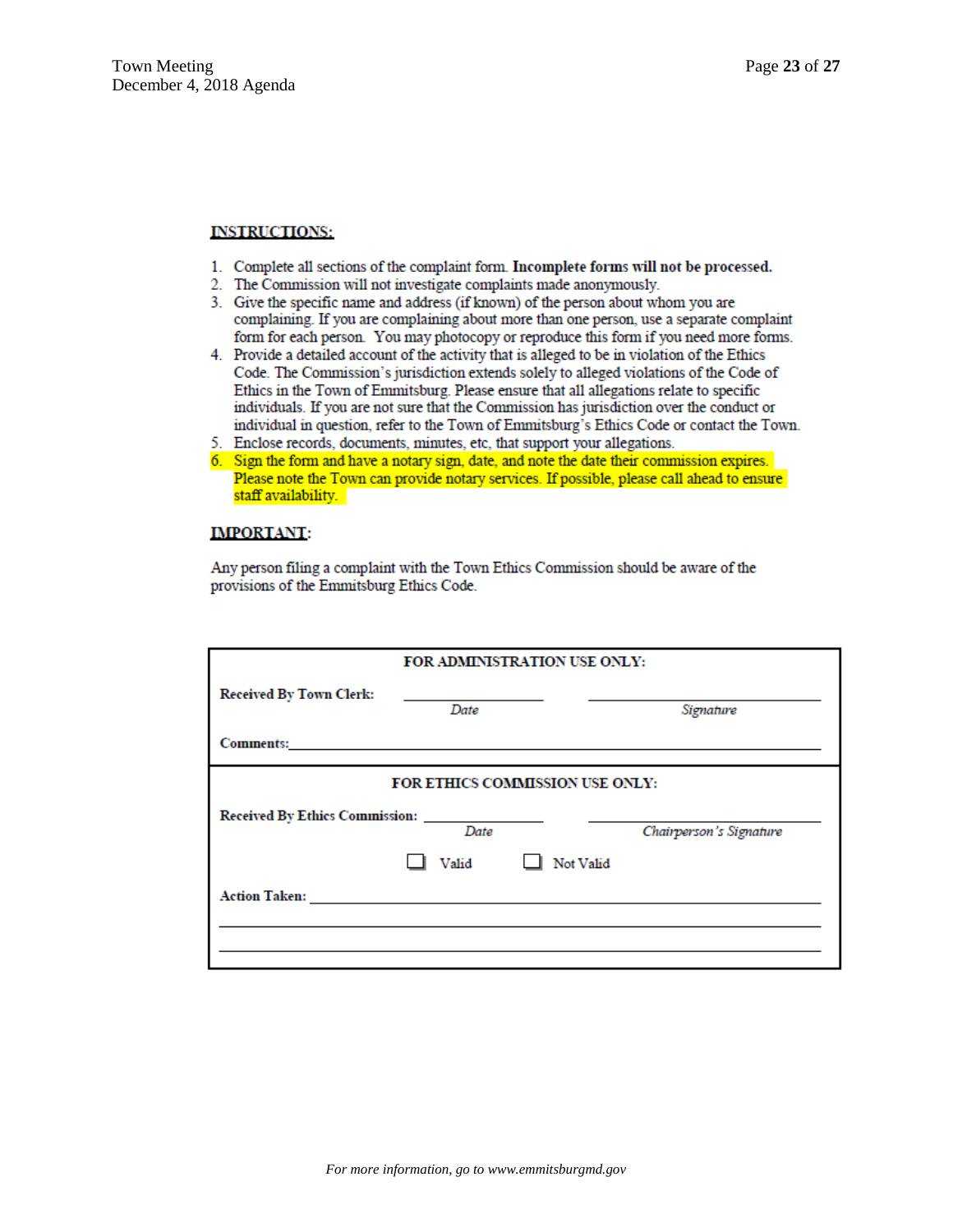# **V. Amended Record Retention Policy for Consideration (***Tentative***):** Presentation at meeting by town staff.

POSTPONED TO A FUTURE TOWN MEETING PENDING BOARD AGENDA APPROVAL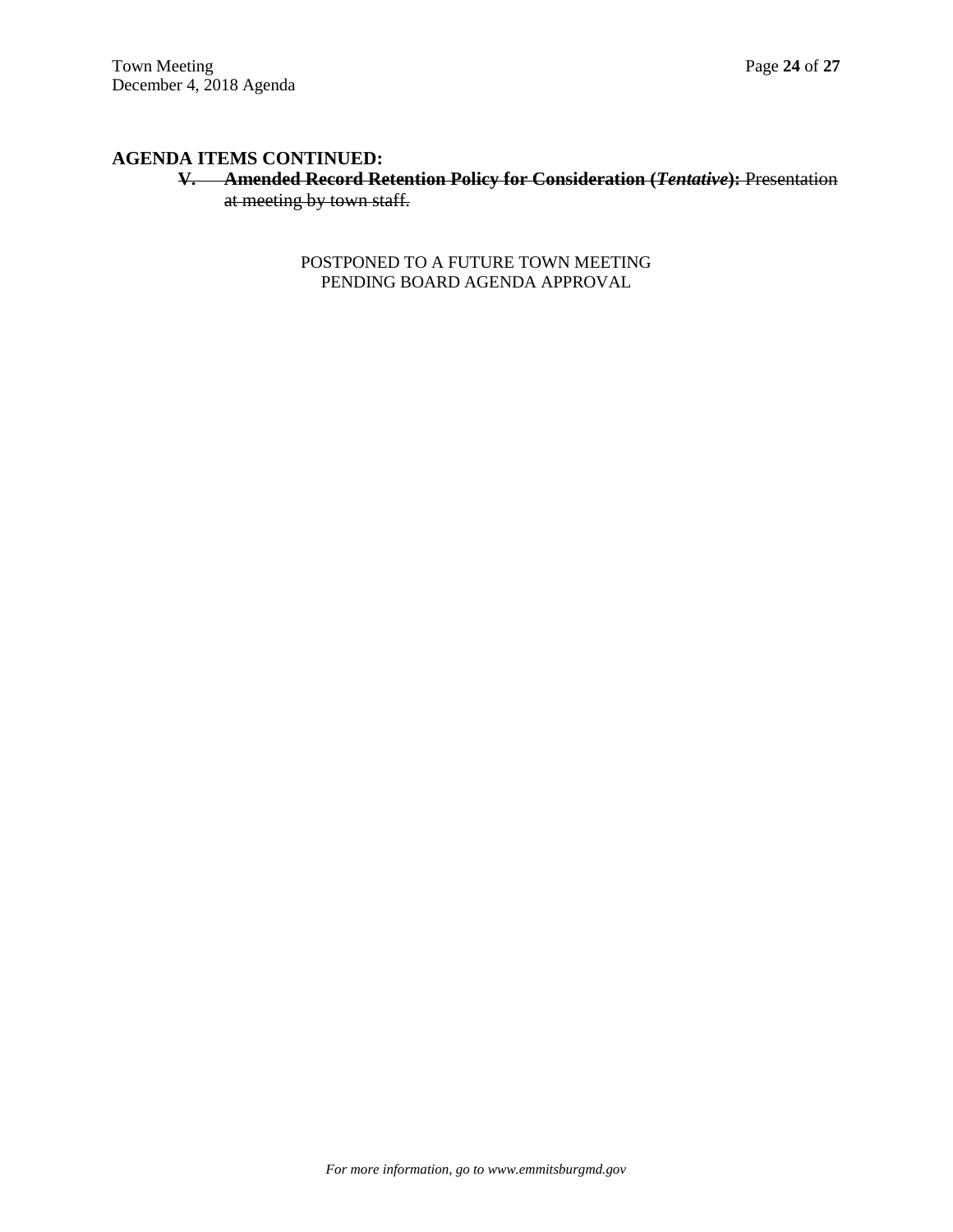**VI. Presentation on Trailers Related to B-2 Zoning for Discussion:** Presentation at meeting by town staff.

ORDINANCE SERIES: 2018 Page 25 of 27 ORD. NO: 18 - 18

# AN ORDINANCE TO AMEND TITLE 15 OF THE CODE OF EMMITSBURG ENTITLED BUILDINGS AND CONSTRUCTION

\*\*\*\*\*\*\*\*\*\*\*\*\*\*\*\*\*\*\*\*\*\*\*\*\*\*\*\*\*\*\*\*\*\*\*\*\*\*\*\*\*\*\*\*\*\*\*\*\*\*\*\*\*\*\*\*\*\*\*\*\*\*\*\*\*\*\*\*\*\*\*\*\*\*\*\*\*\*\*\*\*\*\*\*\*

**BE IT RESOLVED, ENACTED AND ORDAINED** by the Mayor and Board of Commissioners of the Town of Emmitsburg, Maryland, pursuant to the authority granted to them by the laws of Maryland and the Charter of the Town of Emmitsburg, that Title 15, Section 15.24.020 of the Emmitsburg Municipal Code, be amended as follows:

New language is indicated by being in **BOLD, CAPITAL LETTERS,** and deleted language is designated by being in <del>[brackets and strike out]</del>.

## **Chapter 15.24 Trailers**

## **15.24.020 - Stopping or parking trailers**

 $A - C$ . {unchanged}

D. (1) a trailer which is used as a temporary construction office or as a storage shed may be located on a construction site, after securing a permit to do so from the town. Any trailer used on the construction site during the construction period as a temporary office or storage shed may be parked on the site; however, it may not be parked on a public street.

(2) a trailer may be used as a storage shed in  $\left[\frac{an}{2} \text{COMMERICAL OR } \text{industrial } \left[\frac{zone}{2}\right]\right]$ **ZONES** if it is not visible from any adjoining residential area **OR IF THE PROPERTY OWNER PROVIDES LANDSCAPING THAT ADHERES TO THE FOLLOWING REQUIREMENTS:**

- **A. LANDSCAPING WILL BE INSTALLED AND MAINTAINED TO SCREEN THE TRAILER SO AS NOT TO BE VISIBLE FROM OTHER RESIDENTIAL OR BUSINESS PROPERTIES WITHIN ANY RESIDENTIAL OR VILLAGE ZONING DISTRICTS OR FROM ROADS WITHIN ANY RESIDENTIAL OR VILLAGE ZONING DISTRICT; PROVIDED, HOWEVER, THAT THESE VISIBILITY REQUIREMENTS SHALL NOT BE APPLICABLE FOR THE FIRST TWELVE (12) MONTHS WHILE THE TREE GROWS TO MATURITY;**
- **B. MINIMUM SCREENING: ONE SHADE/DECIDUOUS TREE PER 30 LINEAR FEET AND ONE EVERGREEN TREE PER 10 LINEAR FEET;**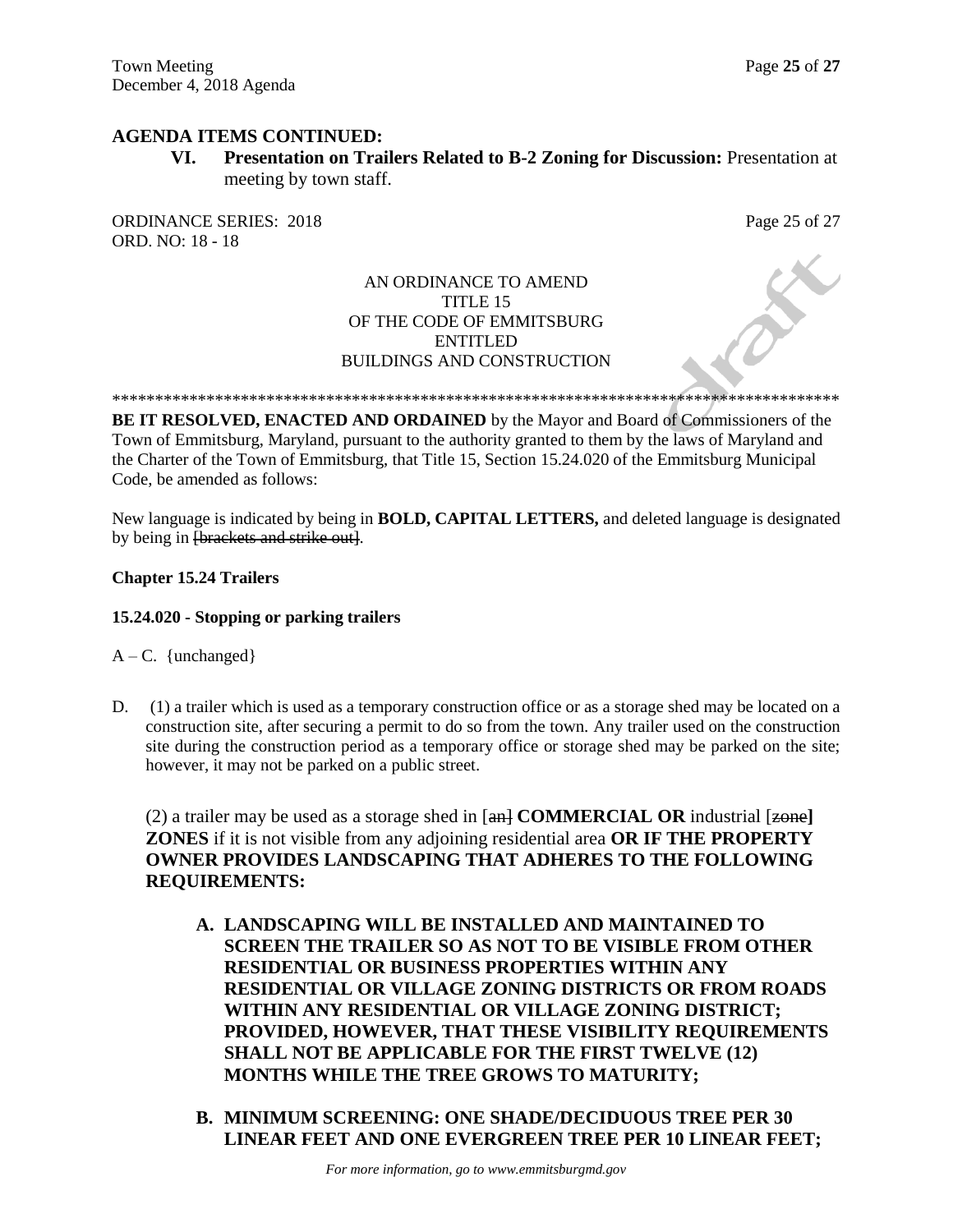ORDINANCE SERIES: 2018 Page 2 of 27 ORD. NO: 18 - 18

# **C. EVERGREEN TREES MUST HAVE A MINIMUM FIVE-FOOT HEIGHT AT THE TIME OF PLANTING;**

- **D. SHADE/DECIDUOUS TREES MUST HAVE A MINIMUM TWO-INCH CALIPER AND SIX-FOOT HEIGHT AT THE TIME OF PLANTING;**
- **E. ALL SCREENING MATERIALS AND LANDSCAPING SHALL NOT ENCROACH UPON THE ADJOINING PROPERTY LINE AT FULL MATURITY;**

# **F. ALL PLANTINGS SHALL BE PERFORMED IN CONFORMANCE WITH GOOD NURSERY AND LANDSCAPE PRACTICES.**

 $E. - H.$  {unchanged}

**BE IT FURTHER RESOLVED, ENACTED AND ORDAINED** that this Ordinance shall take effect on the date on which the Mayor approves the Ordinance after passing by the Board of Commissioners or on the date on which the Board of Commissioners passes the Ordinance over the veto of the Mayor.

| <b>PASSED</b> this $\_\_\_$ day of $\_\_\_\_$ , 2018 |                                |                                                                                                                                      |  |
|------------------------------------------------------|--------------------------------|--------------------------------------------------------------------------------------------------------------------------------------|--|
|                                                      |                                |                                                                                                                                      |  |
| ATTEST:<br><b>EMMITSBURG BOARD OF COMMISSIONERS:</b> |                                |                                                                                                                                      |  |
| Madeline Shaw, Town Clerk                            | Clifford L. Sweeney, President |                                                                                                                                      |  |
|                                                      | <b>MAYOR</b>                   |                                                                                                                                      |  |
| APPROVED VETOED                                      |                                |                                                                                                                                      |  |
| this $\_\_\_\_$ day of $\_\_\_\_\_\_\_$ , 2018.      |                                |                                                                                                                                      |  |
|                                                      | Donald N. Briggs, Mayor        | I hereby certify that the foregoing<br>Ordinance has been posted as<br>required by Chapter 2.04 of the<br>Emmitsburg Municipal Code. |  |
|                                                      |                                | Madeline Shaw, Town Clerk<br>Date:                                                                                                   |  |